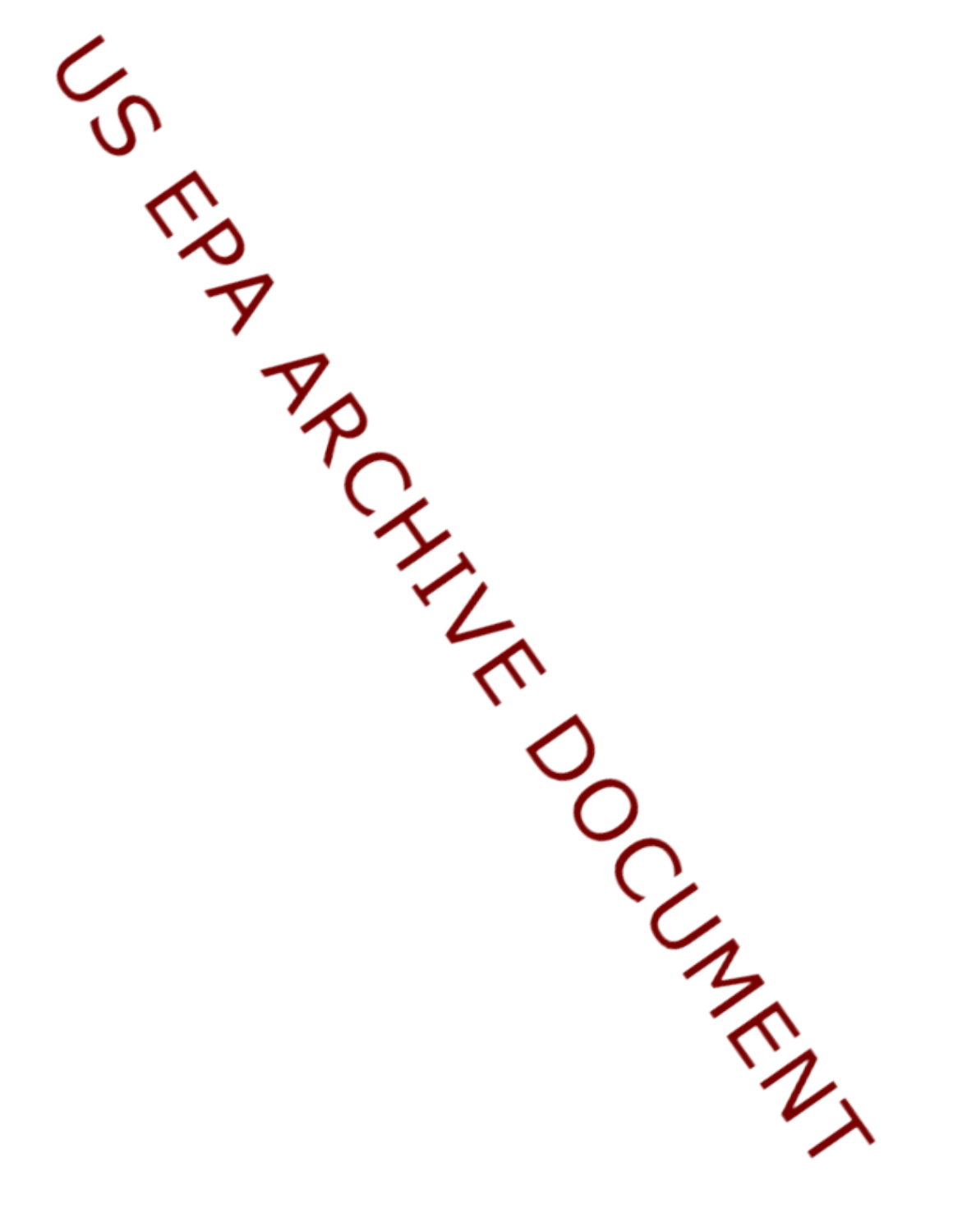

# **Environmental Technology Verification Program**  Advanced Monitoring Systems Center

Generic Verification Protocol for Continuous Emission Monitors for Ammonia at a Power Production Facility

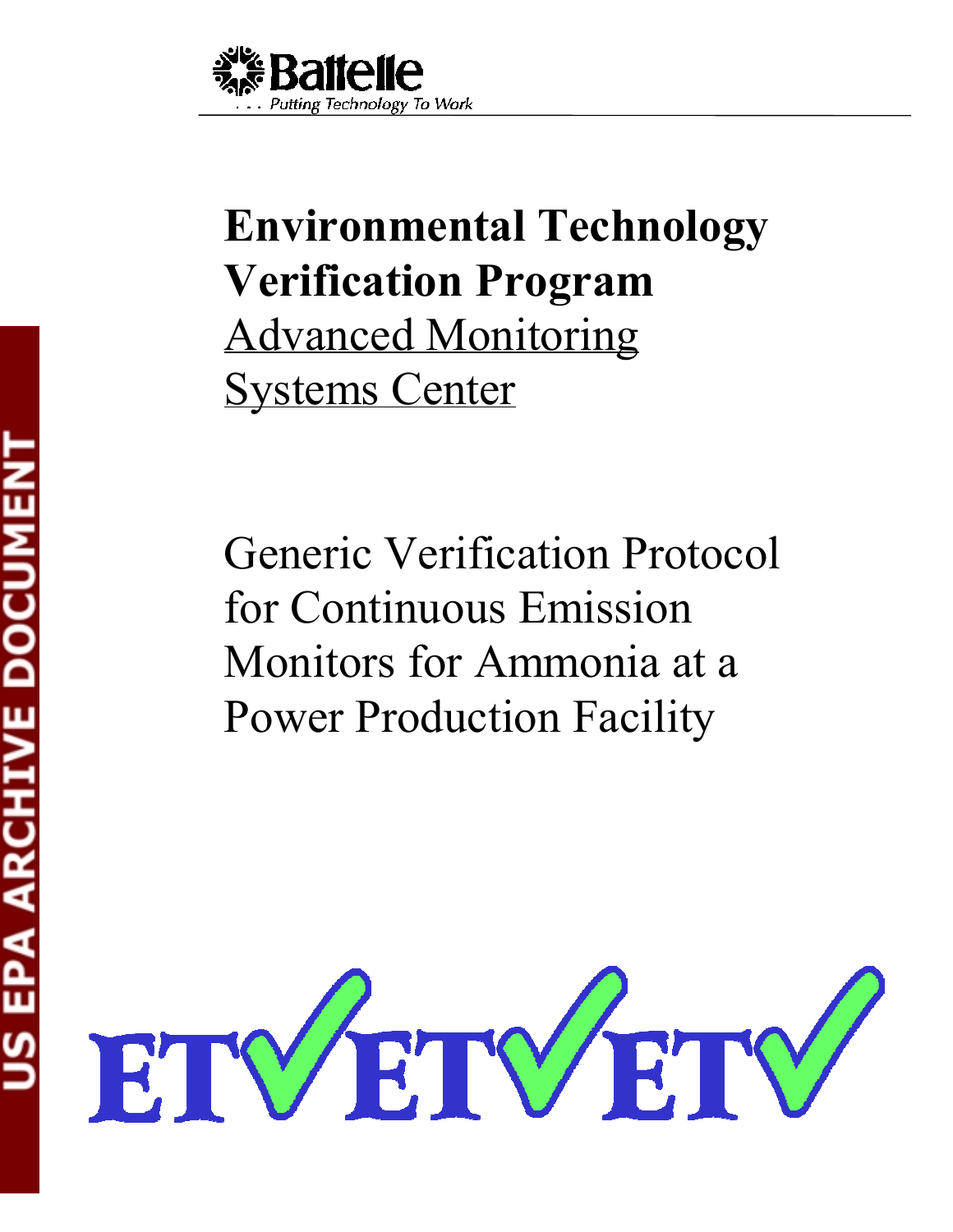# **GENERIC VERIFICATION PROTOCOL**

**FOR** 

# **CONTINUOUS EMISSION MONITORS FOR AMMONIA AT A POWER PRODUCTION FACILITY**

**September 2003** 

**Prepared by** 

**Battelle 505 King Avenue Columbus, OH 43201-2693**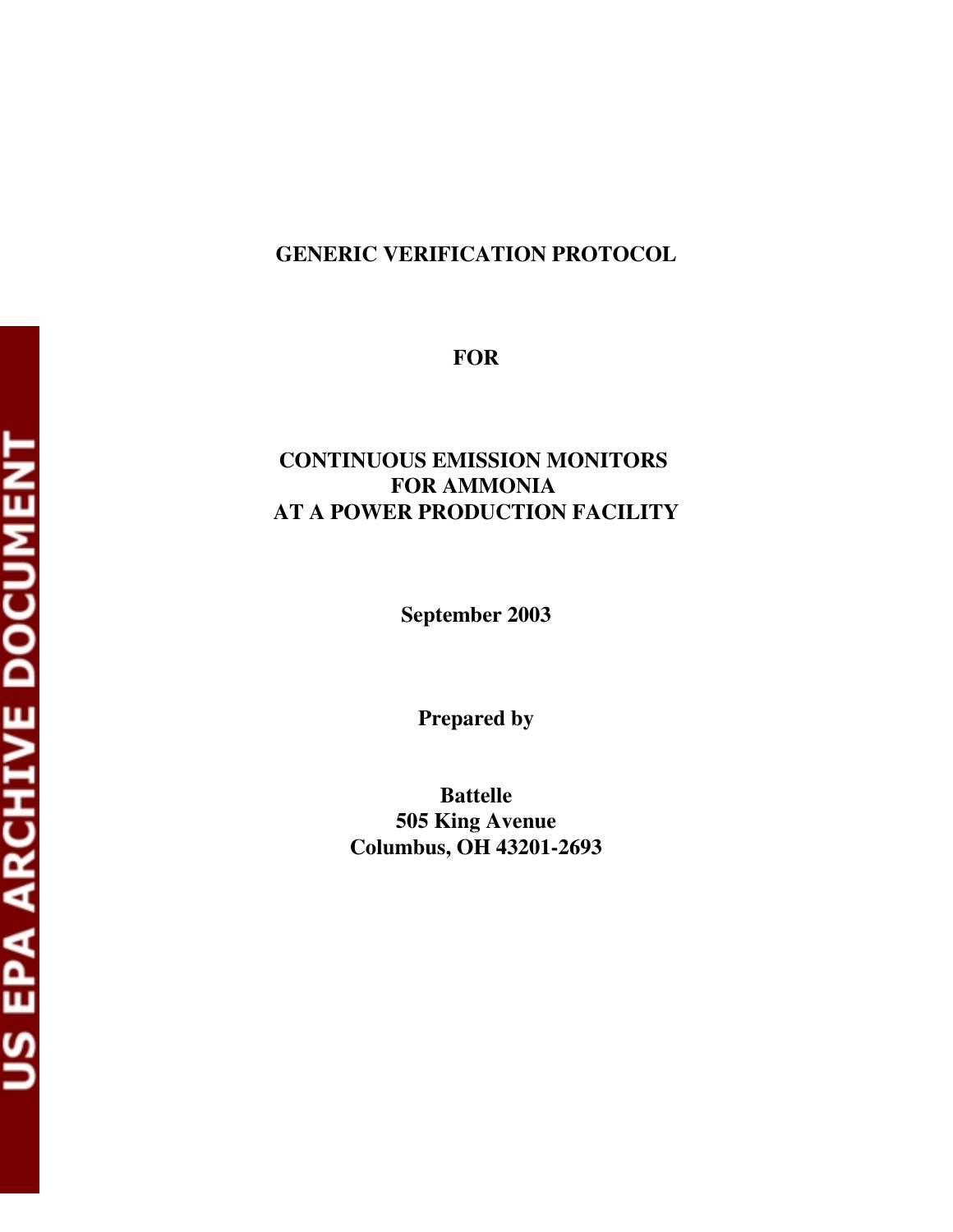#### **FOREWORD**

This generic verification protocol is based upon a peer-reviewed specific test/quality assurance (QA) plan entitled "Test/QA Plan for Verification of Continuous Emission Monitors for Ammonia at a Coal-Fired Facility" (dated June 2003). The test/QA plan was developed with vendor and stakeholder input by the ETV Advanced Monitoring Systems (AMS) Center. Peer reviewers for the test/QA plan were John Higuchi of the South Coast Air Quality Management District and AMS Center stakeholders Ernie Bouffard and Tom Logan. In preparing this generic verification protocol, specific names of individuals involved, technology vendors and technologies, test dates, and similar details in the test/QA plan were revised to be generic. The experimental design in the protocol is the same as that in the peer-reviewed test/QA plan.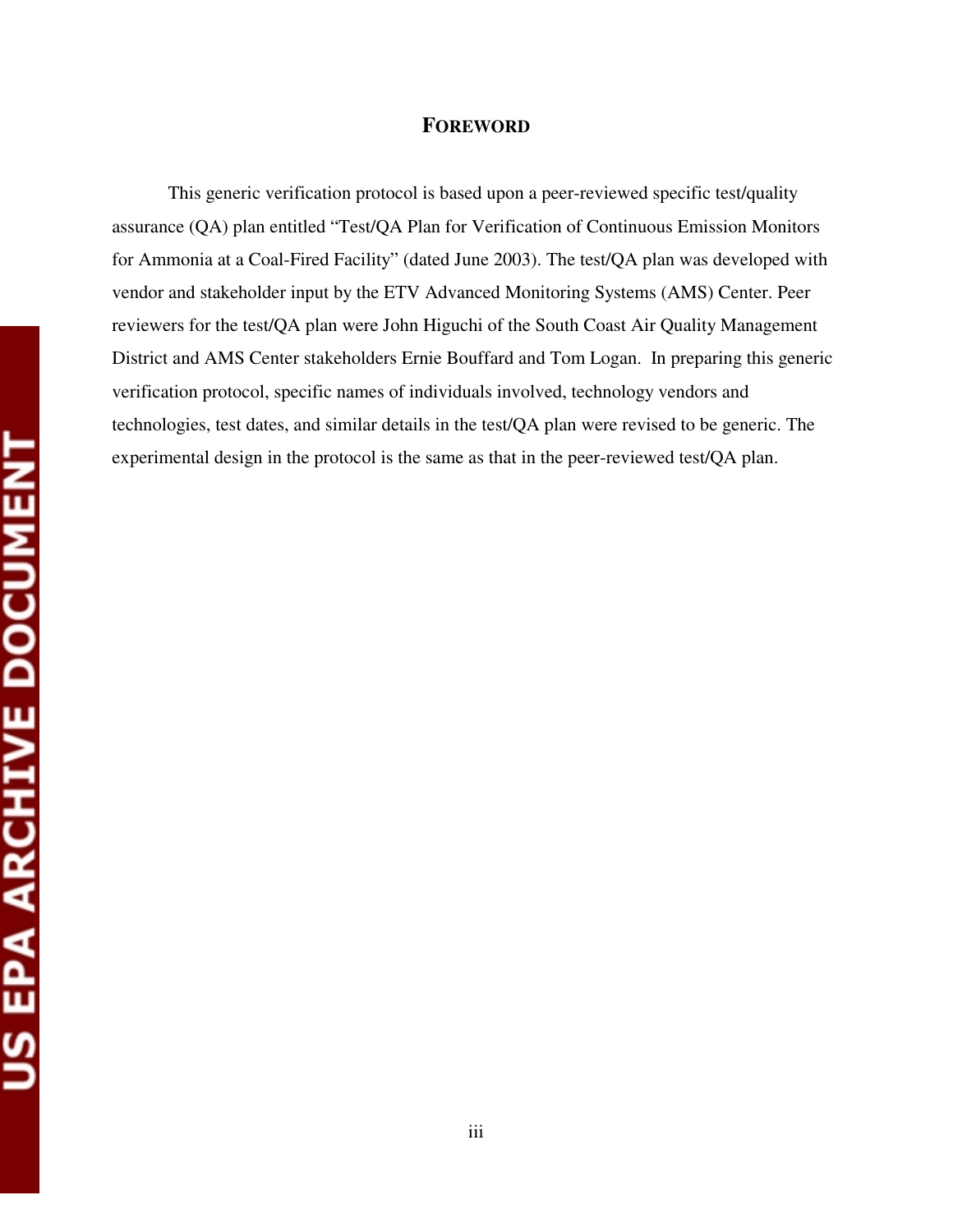# **TABLE OF CONTENTS**

| $\mathbf{1}$ |     |       |  |  |  |
|--------------|-----|-------|--|--|--|
|              | 1.1 |       |  |  |  |
|              | 1.2 |       |  |  |  |
|              | 1.3 |       |  |  |  |
|              |     | 1.3.1 |  |  |  |
|              |     | 1.3.2 |  |  |  |
|              |     | 1.3.3 |  |  |  |
|              |     | 1.3.4 |  |  |  |
|              |     | 1.3.5 |  |  |  |
|              |     |       |  |  |  |
| 2            |     |       |  |  |  |
|              | 2.1 |       |  |  |  |
|              | 2.2 |       |  |  |  |
|              | 2.3 |       |  |  |  |
|              | 2.4 |       |  |  |  |
|              | 2.5 |       |  |  |  |
|              |     | 2.5.1 |  |  |  |
|              |     | 2.5.2 |  |  |  |
|              |     | 2.5.3 |  |  |  |
| 3            |     |       |  |  |  |
|              | 3.1 |       |  |  |  |
|              | 3.2 |       |  |  |  |
|              | 3.3 |       |  |  |  |
|              | 3.4 |       |  |  |  |
|              | 3.5 |       |  |  |  |
|              | 3.6 |       |  |  |  |
|              |     |       |  |  |  |
| 4            |     |       |  |  |  |
|              | 4.1 |       |  |  |  |
|              |     | 4.1.1 |  |  |  |
|              |     | 21    |  |  |  |
|              | 4.2 |       |  |  |  |
|              |     | 4.2.1 |  |  |  |
|              |     | 4.2.2 |  |  |  |
|              | 4.3 |       |  |  |  |
|              | 4.4 |       |  |  |  |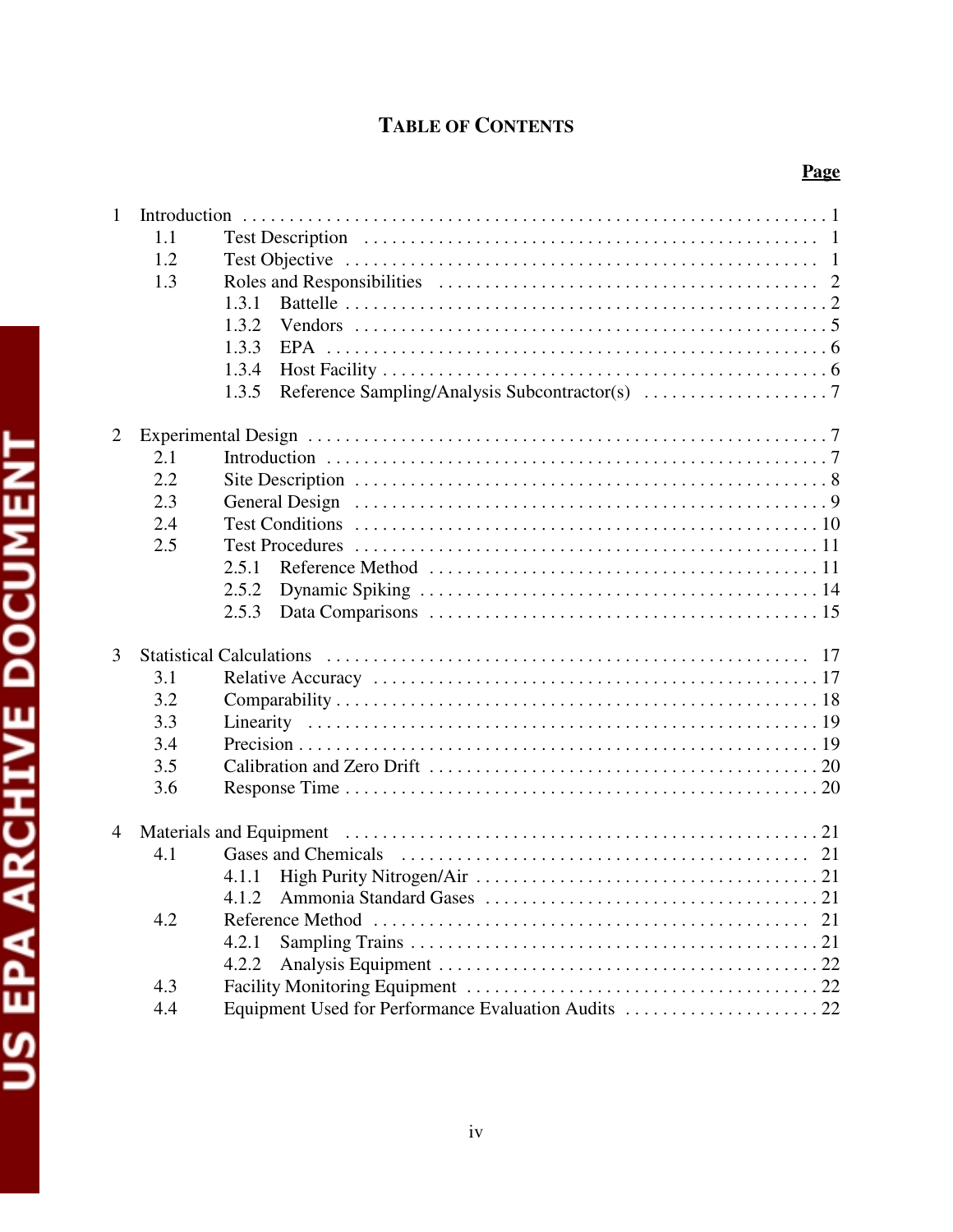# **TABLE OF CONTENTS (Continued)**

| 5 |           |                                                          |
|---|-----------|----------------------------------------------------------|
|   | 5.1       | 23                                                       |
|   |           | 5.1.1                                                    |
|   |           | 5.1.2                                                    |
|   |           | 5.1.3                                                    |
|   |           | Calibration Check/Dynamic Spiking Equipment  25<br>5.1.4 |
|   | 5.2       |                                                          |
|   |           | 5.2.1                                                    |
|   |           | 5.2.2                                                    |
|   |           | 5.2.3                                                    |
|   | 5.3       |                                                          |
|   |           | 5.3.1                                                    |
|   |           | 5.3.2                                                    |
|   |           | 5.3.3                                                    |
|   |           | 5.3.4                                                    |
|   |           | 5.3.5                                                    |
| 6 |           |                                                          |
|   | 6.1       | 30                                                       |
|   | 6.2       | 31                                                       |
|   | 6.3       | 33                                                       |
| 7 |           | 33                                                       |
| 8 |           | 34                                                       |
|   |           | <b>List of Figures</b>                                   |
|   | Figure 1. |                                                          |
|   |           |                                                          |

#### **List of Tables**

| Table 1. Summary of Data to be Obtained in Ammonia CEM Verification Test 16 |  |
|-----------------------------------------------------------------------------|--|
|                                                                             |  |
|                                                                             |  |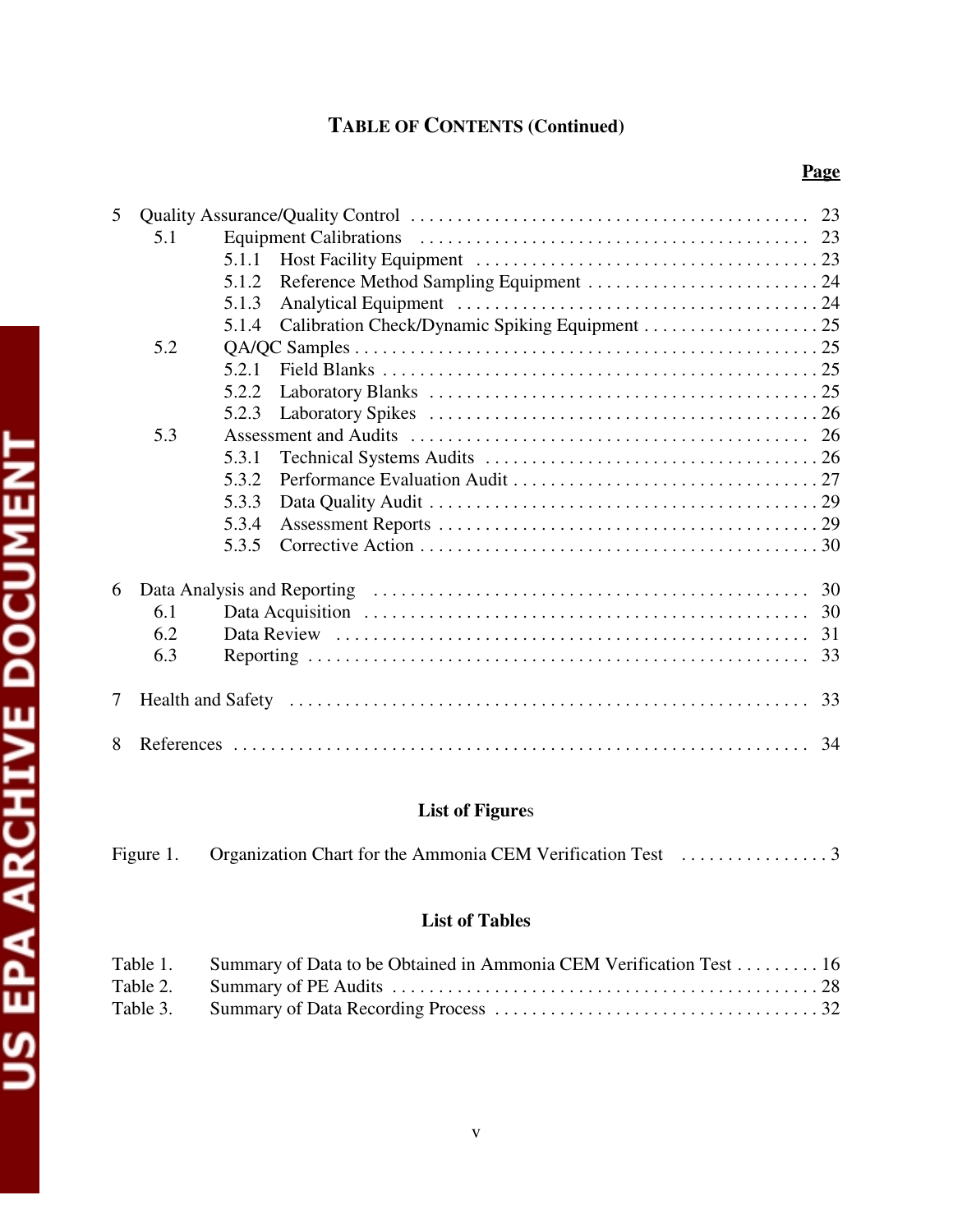# **ACRONYMS**

| <b>AMS</b>       | <b>Advanced Monitoring Systems</b>             |
|------------------|------------------------------------------------|
| <b>ASTM</b>      | American Society for Testing and Materials     |
| <b>CEM</b>       | continuous emission monitor                    |
| CO               | carbon monoxide                                |
| CO <sub>2</sub>  | carbon dioxide                                 |
| <b>EPA</b>       | <b>Environmental Protection Agency</b>         |
| <b>ETV</b>       | <b>Environmental Technology Verification</b>   |
| ft               | foot                                           |
| H <sub>2</sub> O | water                                          |
| IC               | ion chromatography                             |
| <b>ISE</b>       | ion selective electrode                        |
| <b>NIST</b>      | National Institute of Standards and Technology |
| $NO_{x}$         | nitrogen oxide                                 |
| O <sub>2</sub>   | oxygen                                         |
| PE               | performance evaluation                         |
| ppmy             | parts per million volume                       |
| QA               | quality assurance                              |
| QA/QC            | quality assurance/quality control              |
| QMP              | <b>Quality Management Plan</b>                 |
| <b>RA</b>        | relative accuracy                              |
| <b>RSD</b>       | relative standard deviation                    |
| <b>SCR</b>       | selective catalytic control                    |
| SO <sub>2</sub>  | sulfur dioxide                                 |
| <b>TSA</b>       | technical systems audit                        |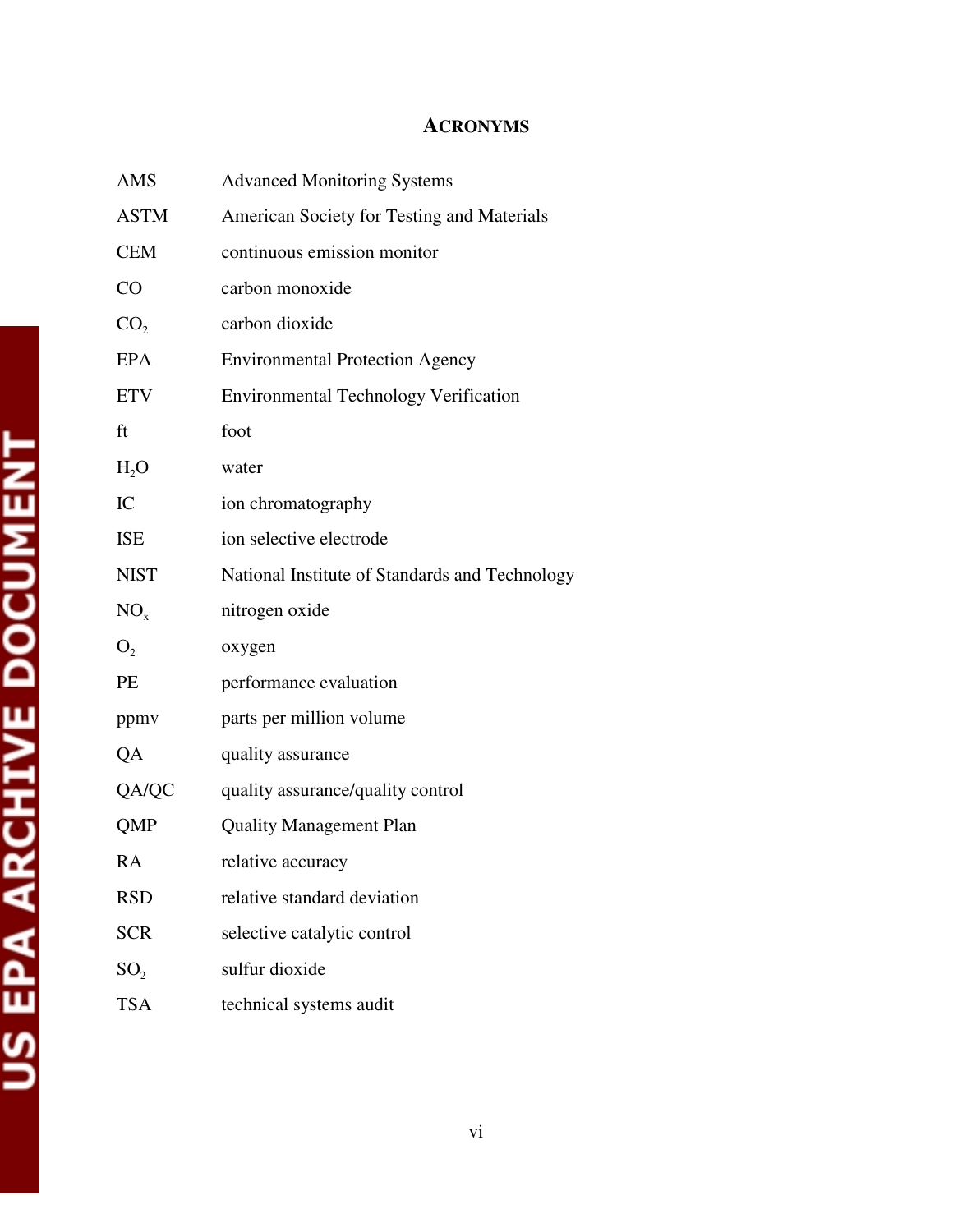#### **1 INTRODUCTION**

#### **1.1 Test Description**

This protocol provides generic procedures for the development of a test/quality assurance (QA) plan and verification test for continuous emission monitors (CEMs) used to measure gaseous ammonia in source emissions. Verification tests are conducted under the auspices of the U.S. Environmental Protection Agency's (EPA) Environmental Technology Verification (ETV) program. The purpose of ETV is to provide objective and quality-assured performance data on environmental technologies, so that users, developers, regulators, and consultants have an independent and credible assessment of what they are buying and permitting.

Verification tests are coordinated by Battelle, of Columbus, OH, which is EPA's partner for the ETV Advanced Monitoring Systems (AMS) Center. The scope of the AMS Center covers verification of monitoring methods for contaminants and natural species in air, water, and soil. In performing the verification test, Battelle will follow procedures specified in this protocol and will comply with quality requirements in the "Quality Management Plan for the ETV Advanced Monitoring Systems Center" (QMP).<sup>(1)</sup>

#### **1.2 Test Objective**

The objective of the verification test described in this protocol is to verify the performance of commercial ammonia CEMs by comparing them to reference ammonia measurements and by challenging them with ammonia standard gases. Testing can be conducted in facilities such as a full-scale coal-fired or gas turbine power plant using nitrogen oxide  $(NO_x)$ selective catalytic reduction (SCR) control technology.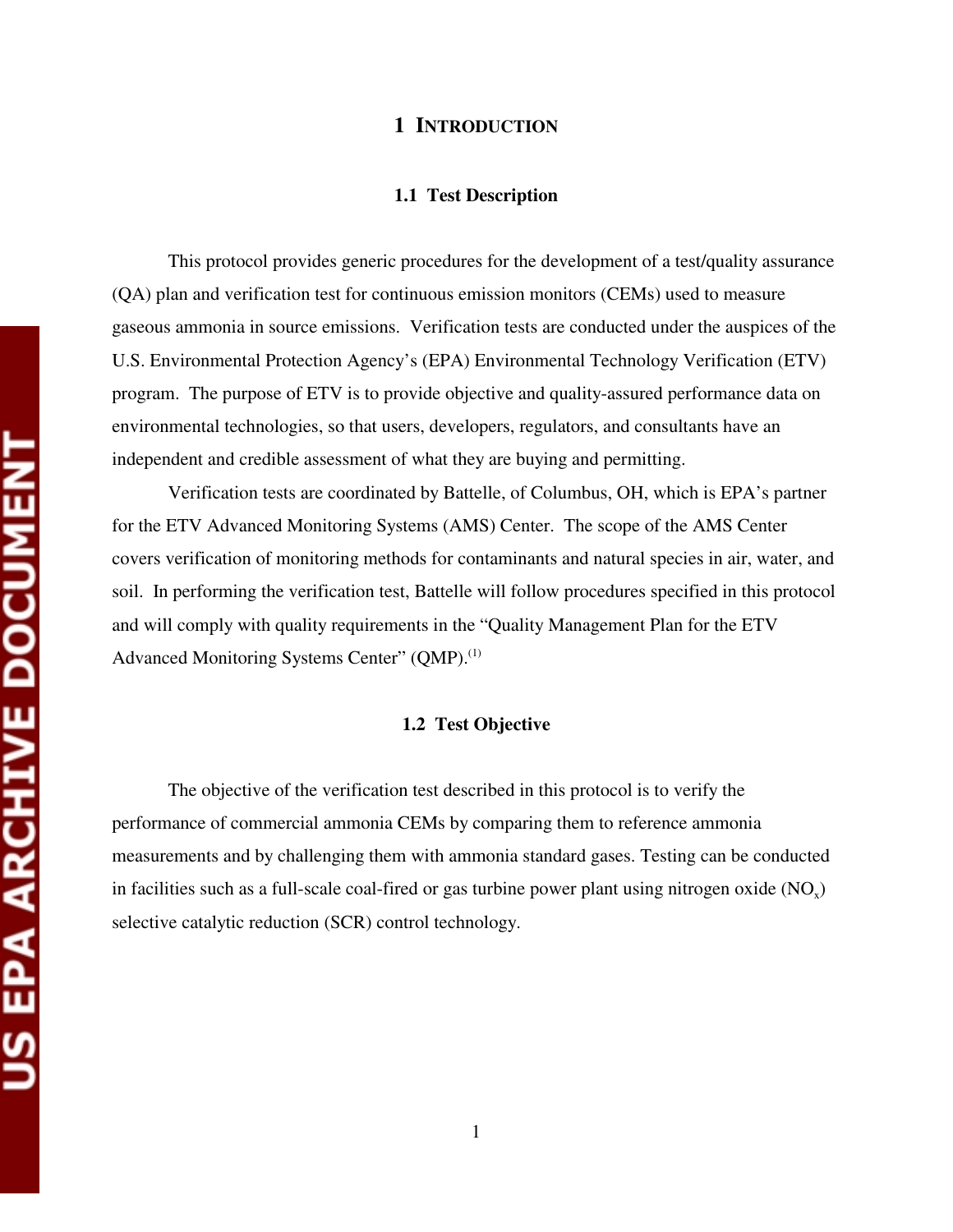#### **1.3 Roles and Responsibilities**

Verification tests are performed by Battelle in cooperation with EPA, the vendors whose CEMs are being verified, and a host facility. The organization chart is shown in Figure 1. The specific responsibilities of these individuals and organizations are detailed in the following paragraphs.

#### **1.3.1 Battelle**

The AMS Center's Verification Test Coordinator has overall responsibility for ensuring that the technical goals, schedule, and budget established for the verification test are met. More specifically, the Verification Test Coordinator shall

- Serve as Battelle's primary point of contact for vendor and test facility representatives
- Coordinate with the host facility to conduct the verification test, including establishing a subcontract as necessary
- Ensure that the procedures in this protocol are followed during the verification test
- Prepare draft verification reports and verification statements, revise according to reviewer comments, and be responsible for distribution of final copies
- Coordinate with the host facility, including collection and review of facility data
- Respond to any issues raised in assessment reports and audits, including instituting corrective action as necessary
- Ensure that vendor confidentiality is maintained.

The Verification Testing Leader for the AMS Center provides technical guidance and oversees the various stages of the verification test. The Verification Testing Leader shall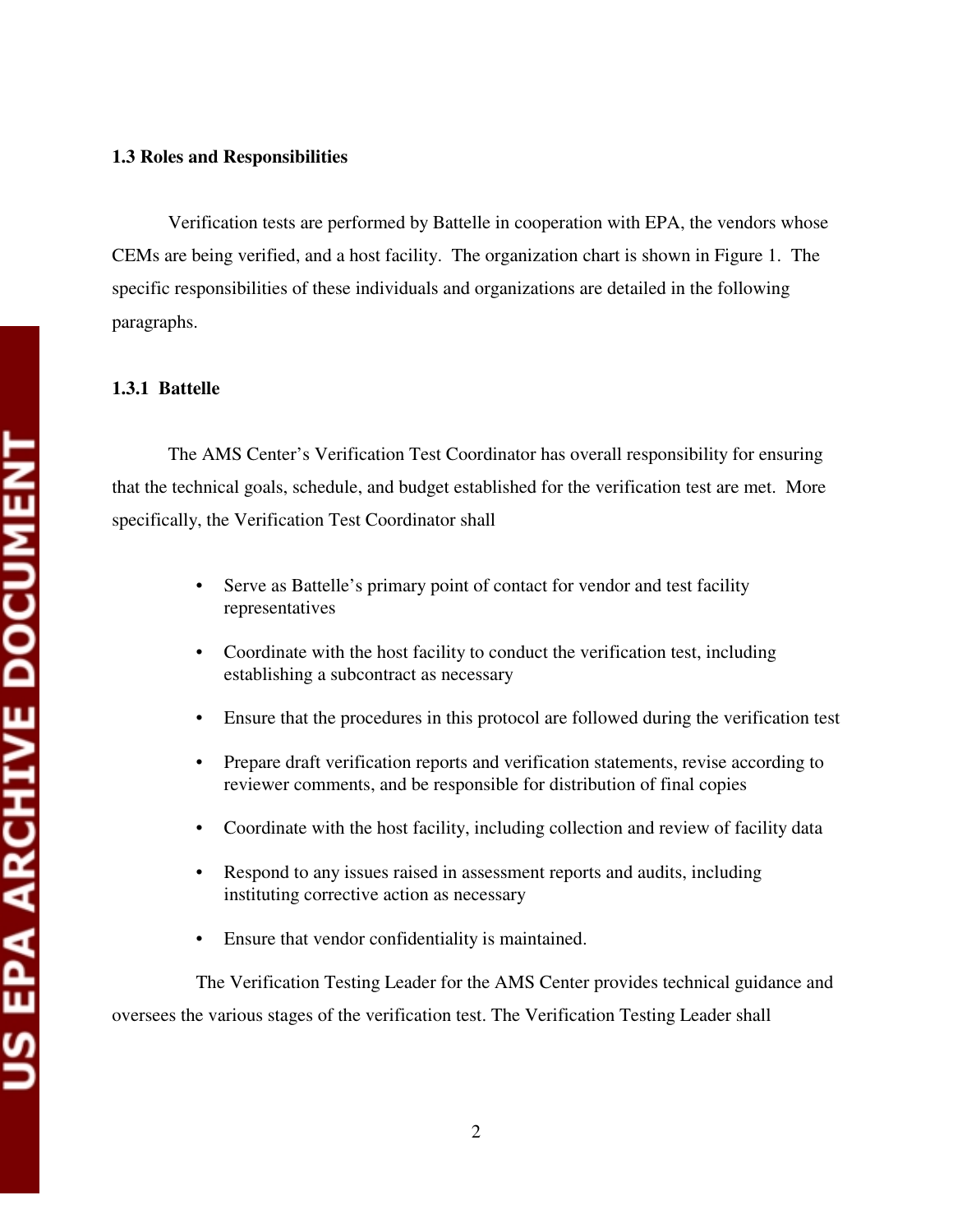

**Figure 1. Oganization Chart for the Ammonia CEM Verification Test**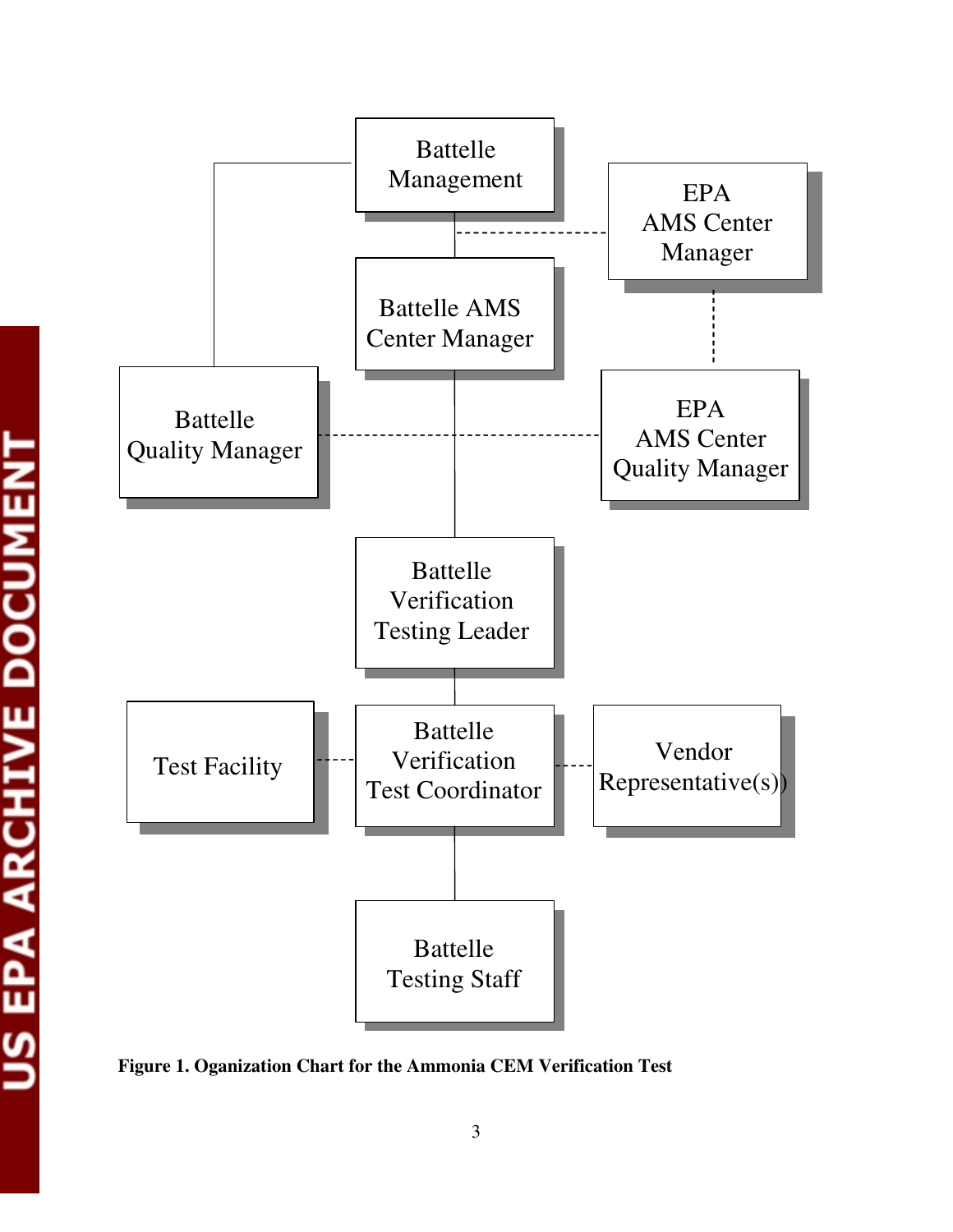- Support the Verification Test Coordinator (as necessary) in organizing the test
- Review the draft verification reports and statements.

The Battelle AMS Center Manager shall

- Review the draft verification reports and statements
- Ensure that necessary Battelle resources, including staff and facilities, are committed to the verification test
- Ensure that vendor confidentiality is maintained
- Support Verification Test Coordinator in responding to any issues raised in assessment reports and audits
- Maintain communication with the EPA AMS Center Manager and EPA AMS Center Quality Manager.

The Battelle Quality Manager for the verification test shall

- Conduct a pre-test OA review of the subcontracted reference sampling/analysis laboratory, if such a laboratory is employed in the verification
- Conduct a technical systems audit (TSA) once during the verification test
- Review results of performance evaluation audit(s) specified in this protocol
- Audit at least 10% of the verification data
- Prepare and distribute an assessment report for each audit
- Verify implementation of any necessary corrective action
- Issue a stop work order if internal audits indicate that data quality is being compromised; notify Battelle's AMS Center Manager if such an order is issued
- Provide a summary of the audit activities and results for the verification reports
- Review the draft verification reports and statements
- Ensure that all quality procedures specified in this protocol and in the  $QMP^{(1)}$  are followed.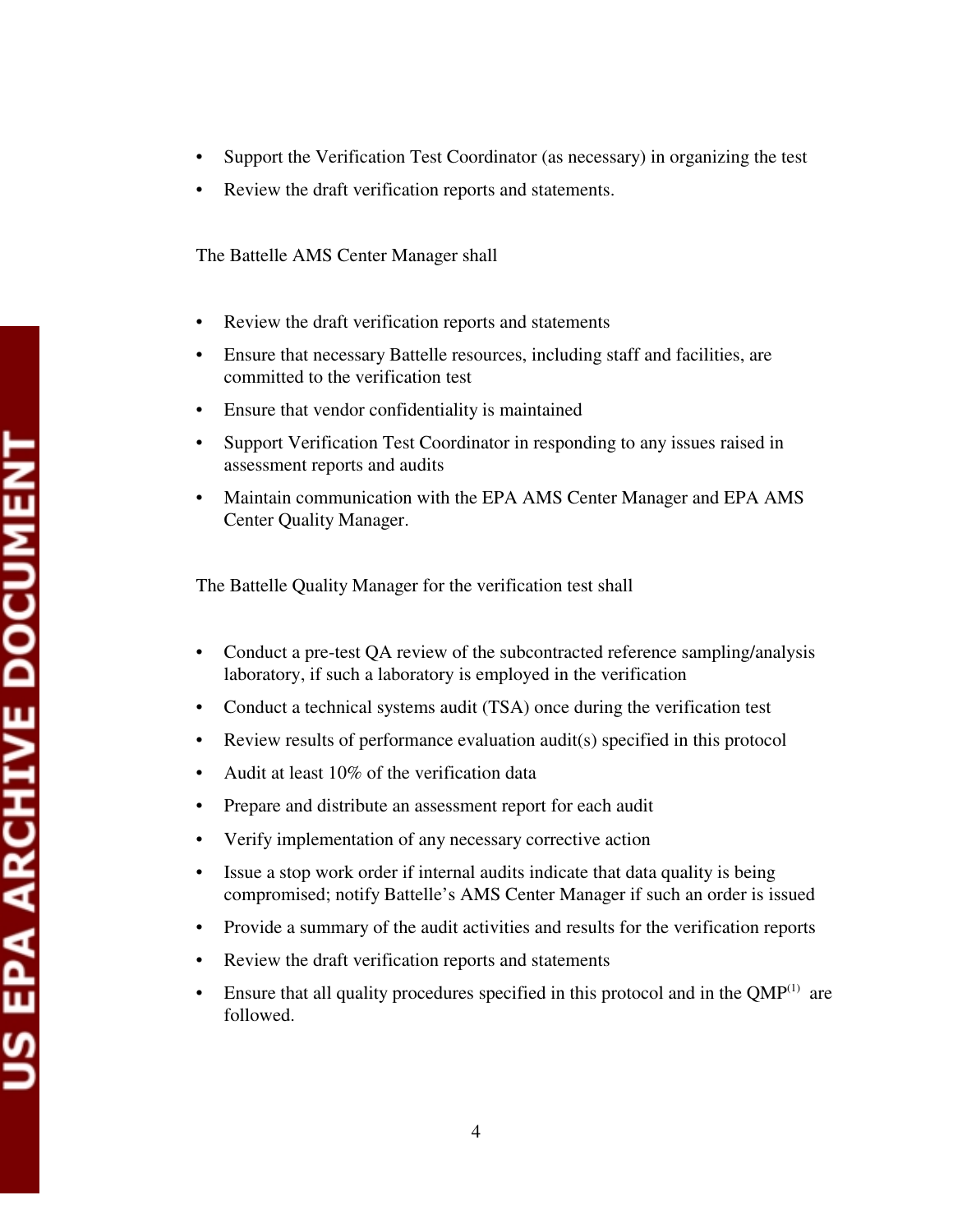Battelle testing staff will support the Verification Test Coordinator. These staff shall

- Assist in planning for the test, and making arrangements for the installation of the CEMs
- Assist vendors and host facility staff as needed during the CEM installation and verification testing
- Assure that test procedures and data acquisition are conducted according to this protocol or a specific test/QA plan
- Contribute to the planning of statistical treatment of the CEMs data as needed
- Perform statistical calculations specified in this protocol on the analyzer data as needed
- Provide results of statistical calculations and associated discussion for the verification reports as needed
- Support the Verification Test Coordinator in responding to any issues raised in assessment reports and audits related to statistics and data reduction as needed.

# **1.3.2 Vendors**

Vendor representatives shall

- Document acceptance of the test procedures specified in this protocol prior to the test
- Provide an ammonia CEM for the duration of the verification test
- • Commit or train a technical person to operate, maintain, and repair the CEM throughout the verification test
- Participate in verification testing, including providing data acquisition for their CEMs
- Provide to Battelle staff the data from their CEM at the conclusion of each test day
- Review their respective draft verification reports and statements.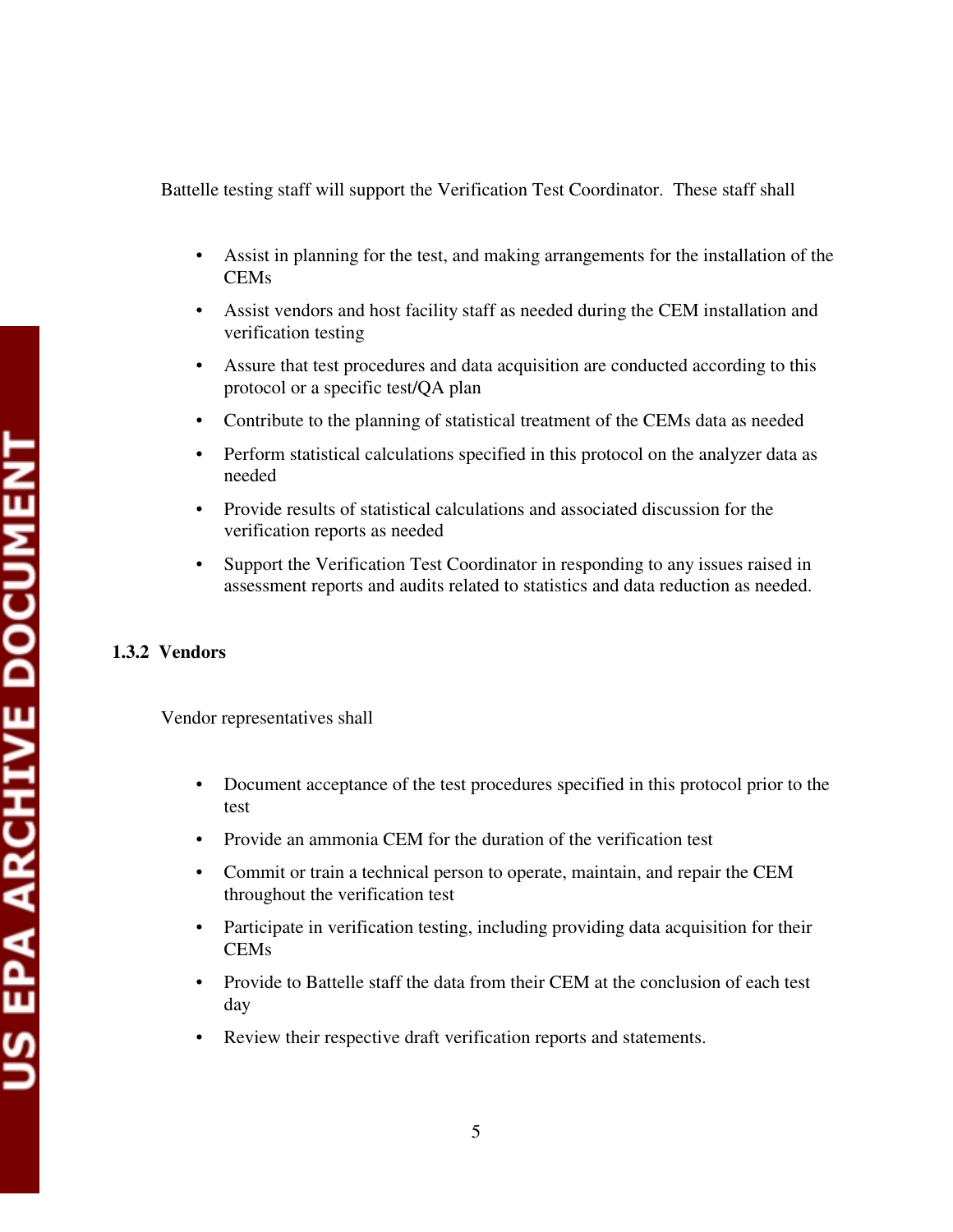#### EPA's AMS Center Quality Manager shall

- Perform, at EPA's option, one external technical systems audit during the verification test
- Notify EPA's AMS Center Manager to facilitate a stop work order if an external audit indicates that data quality is being compromised
- Prepare and distribute an assessment report summarizing the results of the external audit, if one is performed
- Review the draft verification reports and statements.

#### EPA's AMS Center Manager shall

- Notify the Battelle AMS Center Manager to facilitate a stop work order if the external audit indicates that data quality is being compromised
- Review the draft verification reports and statements
- Oversee the EPA review process on the verification reports and statements
- Coordinate the submission of verification reports and statements for final EPA approval.

# **1.3.4 Host Facility**

The responsibilities of the host facility shall be to

- Coordinate the operation of the host facility for the purposes of ETV testing
- Coordinate the installation of vendors' equipment at the host facility
- Communicate needs for safety and other training of staff working at the host facility
- Provide on-site staff to assist during testing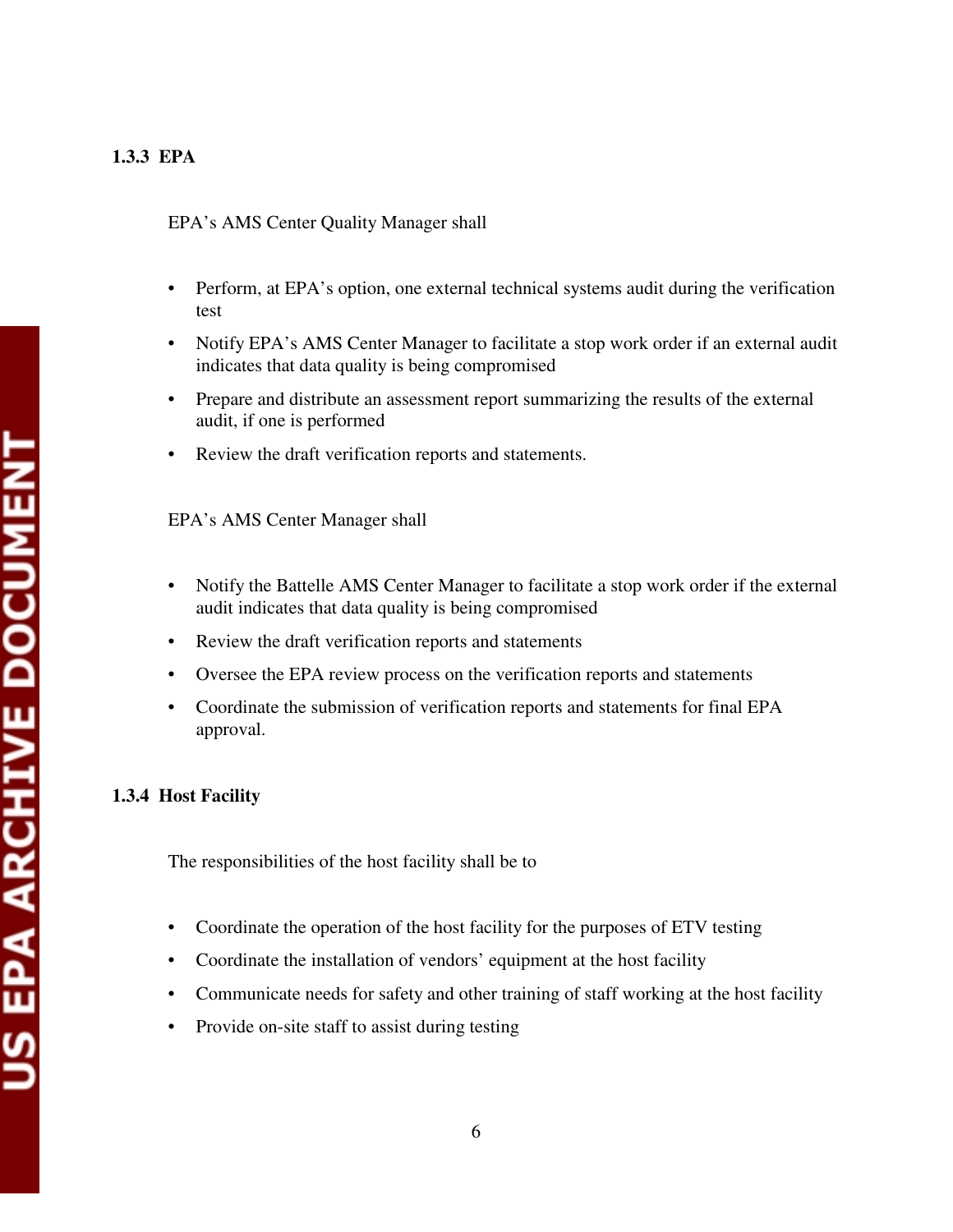- Provide calibrated facility monitoring equipment
- Provide data on facility operations during testing, for the verification reports
- Provide input in responding to any issues raised in assessment reports and audits related to facility operations
- Review draft verification reports and statements.

#### **1.3.5 Reference Sampling/Analysis Subcontractor(s)**

If reference measurements for ammonia are to be conducted by subcontractors to Battelle, the responsibilities of such subcontractors shall be to

- Adhere to the quality requirements in this protocol
- • Assemble trained technical staff to conduct reference method sampling for the verification test
- Cooperate in a pre-test QA review to be conducted by the Battelle Quality Manager
- Oversee and conduct laboratory analysis of the reference method samples as appropriate
- Report reference method analytical and quality assurance results to Battelle in an agreed-upon format
- Support the Verification Test Coordinator in responding to any issues raised in assessment reports and audits related to reference method sampling and analysis.

# **2 EXPERIMENTAL DESIGN**

# **2.1 Introduction**

This protocol is applicable to the verification testing of commercial CEMs for determining gaseous ammonia in combustion source emissions, specifically measuring ammonia from a full-scale coal-fired or gas turbine power plant employing  $NO<sub>x</sub>$  SCR technology. The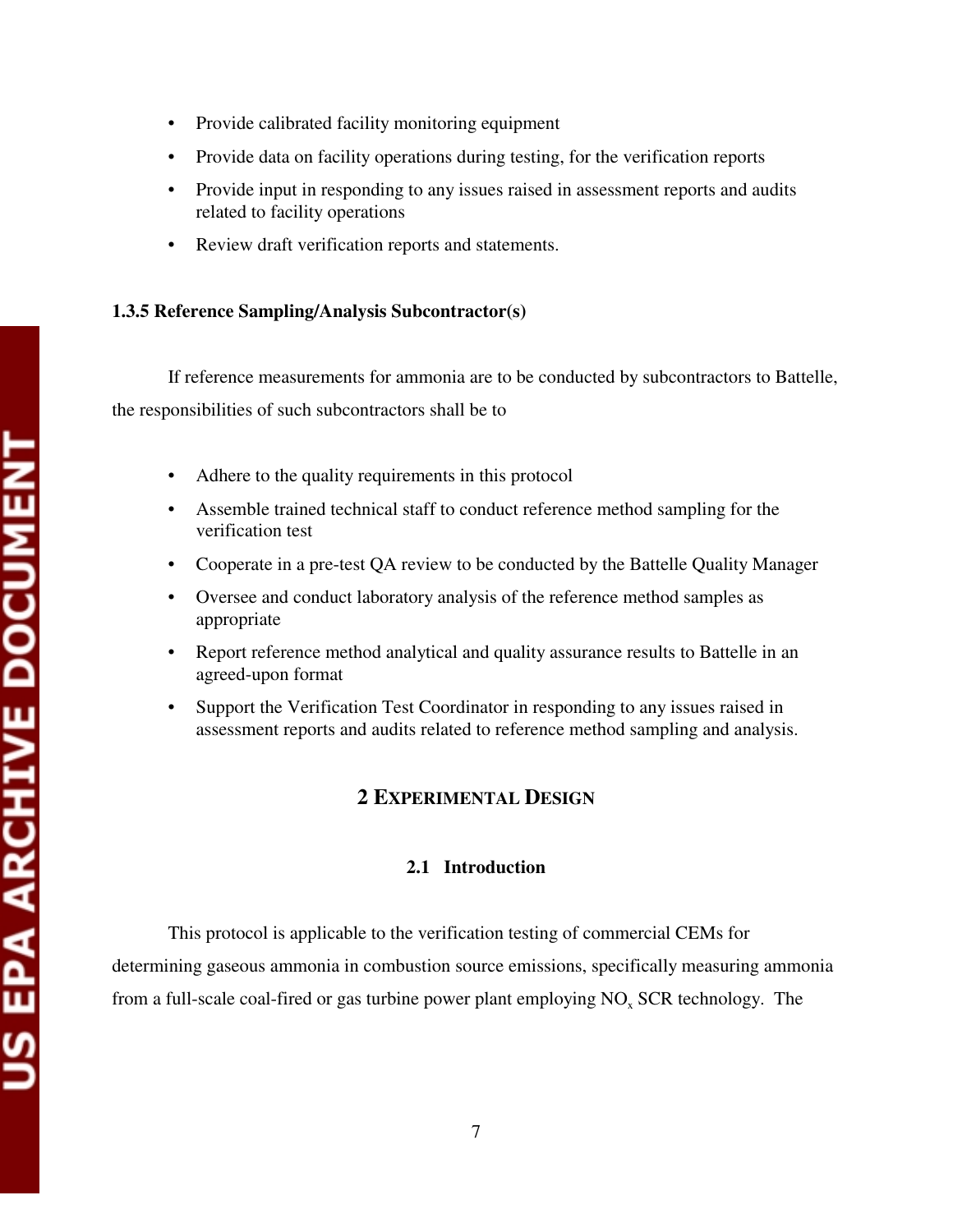overall objective of the verification test described is to evaluate the performance of new ammonia CEMs operating continuously over a relatively short test period.

The performance parameters to be addressed by the verification test include

- **Accuracy**
- **Comparability**
- Linearity
- Precision
- Calibration drift
- Zero drift
- Response time
- Data completeness
- Operational factors.

Accuracy shall be assessed for the CEMs being verified by determining the degree of agreement with known concentrations of compressed ammonia gas standards. Comparability shall be assessed through the degree of agreement with a reference method. Precision shall be assessed in terms of the repeatability of the ammonia measurements under stable test conditions. Calibration drift, zero drift, linearity, and response time shall be assessed using commercial compressed gas standards of ammonia. The effort expended in installing and maintaining each CEM shall be documented and used to assess ease of use. The amount of time each CEM is operational and the maintenance activities performed over the verification test period shall be recorded and reported, to help assess data completeness.

#### **2.2 Site Description**

The verification test shall be conducted at a power plant employing  $NO<sub>x</sub>$  SCR technology. The CEMs to be tested will be installed at the exit of the SCR and upstream of the air heater.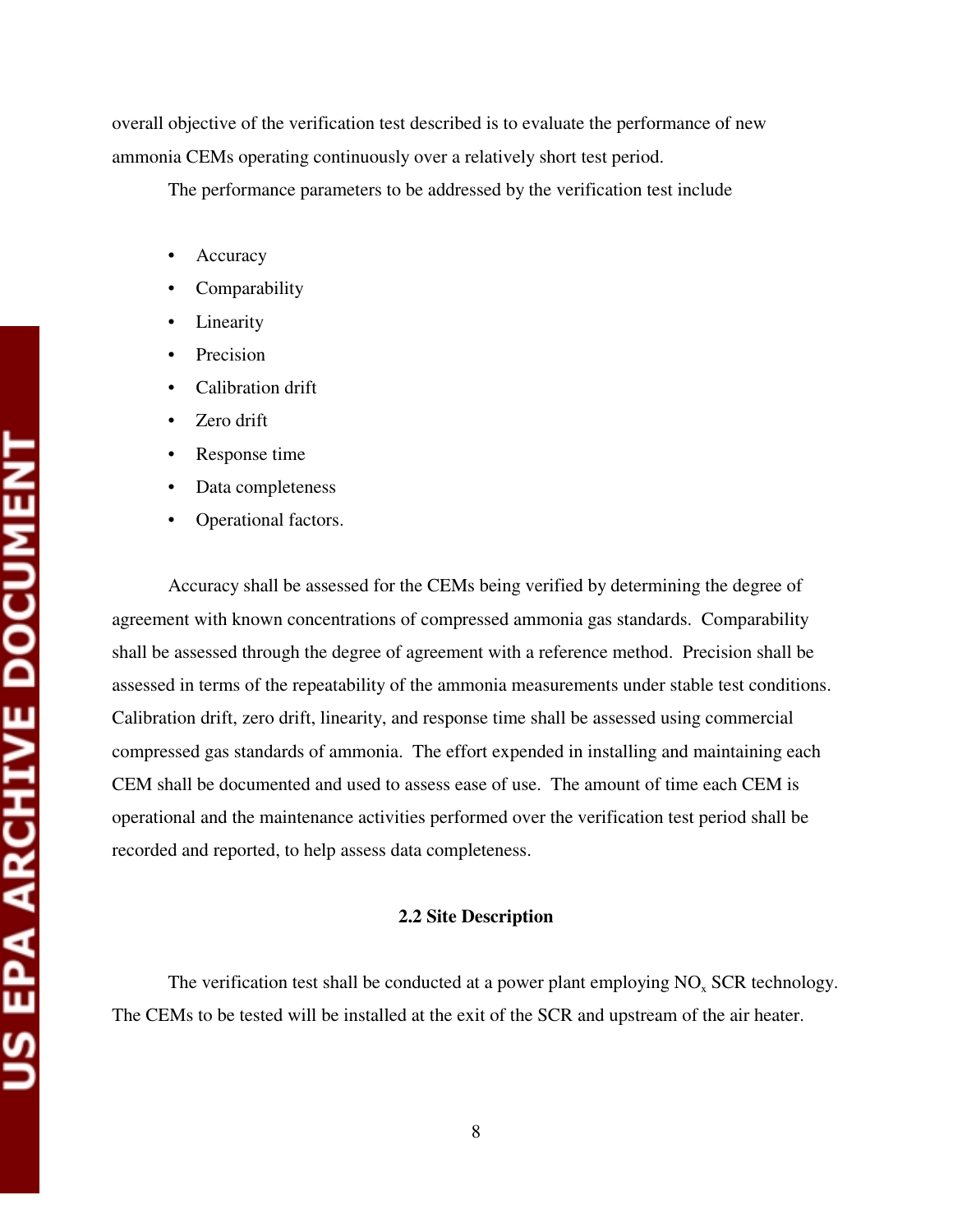Access to the flue gas for the CEMs and for wet chemical reference sampling should be available through ports in the duct at the testing location. Appropriate ports should be available for CEMs requiring cross-duct access. The ammonia concentration should be determined at multiple points across the entire duct cross section, either prior to or after testing, to assess the degree of stratification. In the event that the reference and CEM sampling ports cannot be closely collocated, the data from this mapping of ammonia across the duct can be used to correct for any stratification between sampling ports. During the test period, the boiler and SCR should operate continuously.

#### **2.3 General Design**

The verification test developed from this protocol shall be conducted over a period of approximately five weeks. Approximately two weeks prior to testing should be available for installing the commercial CEMs at the facility and conducting a shakedown run of all the CEMs before the verification test begins.

Testing shall not begin until all of the reference method equipment is ready and the facilities are operating normally. Similarly, it is desirable that all the commercial CEMs be fully operational to participate in the verification test.

The ammonia CEM testing shall involve continuous monitoring of ammonia by the CEMs over the entire test period with reference method sampling conducted on each weekday during the first and fifth weeks of the test period. A total of 15 duplicate reference samples shall be collected during both the first and fifth weeks. The average CEM readings during these periods shall be used for comparisons with the ammonia concentrations measured from the reference method samples. During each day of reference method sampling, a zero and span check shall be conducted on the CEMs by challenging each with zero air and an ammonia gas standard. These zero/span checks shall be used to assess drift of the CEMs during the test period.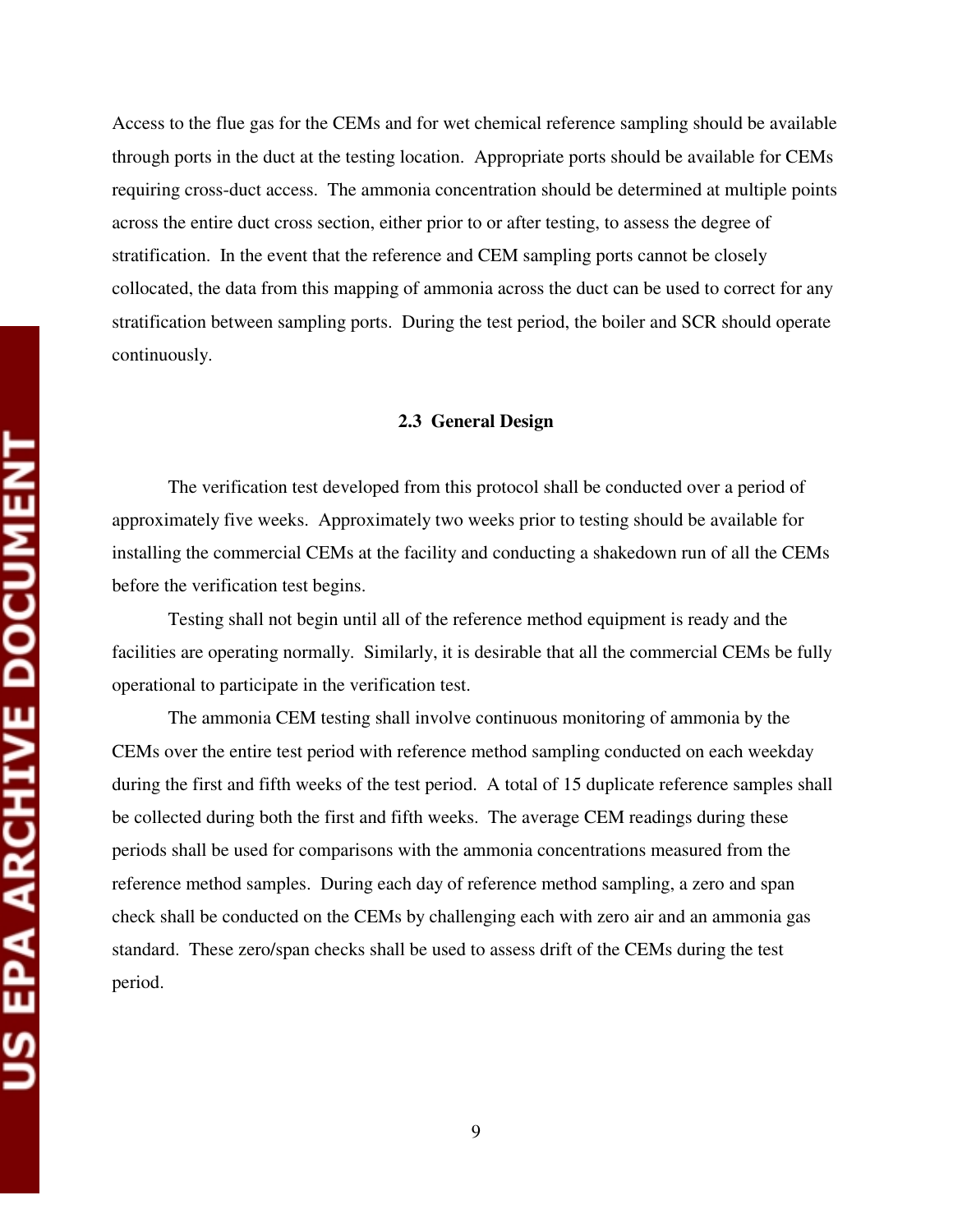During the third week of testing, each of the CEMs shall be challenged independently with a series of runs involving dynamic spiking of compressed ammonia gas standards. The results of these runs will be used to assess accuracy of the CEMs as well as the linearity in instrument response.

Throughout the verification test, each CEM undergoing testing shall be operated by the CEM vendor's own staff or by on-site staff trained by the vendor. However, the intent of the testing is for the CEM to operate continuously in a manner simulating operation at a power production facility. As a result, once the verification test has begun, no adjustment or recalibration will be performed, other than what would be conducted automatically by the CEM in normal unattended operation. Repair or maintenance procedures may be carried out at any time, but testing will not be interrupted; and data completeness will be reduced if such activities prevent collection of CEM data required for verification.

#### **2.4 Test Conditions**

Actual concentrations of parameters and gaseous constituents typical of the flue gas stream at the host facility during the testing period shall be measured. When reference method sampling is being conducted, the fuel loading and ammonia injection rate shall be held as constant as possible throughout the entire sampling period (e.g., fuel loading rate within  $\pm 10\%$ , and ammonia injection rate within  $\pm 10\%$  to allow comparisons of CEM data to reference method data under constant conditions. During normal operation, the ammonia concentrations in the flue gas should be at or below 2 parts per million volume (ppmv); and, during dynamic spiking, the range of concentrations should be changed to be between approximately 0 and 10 ppmv.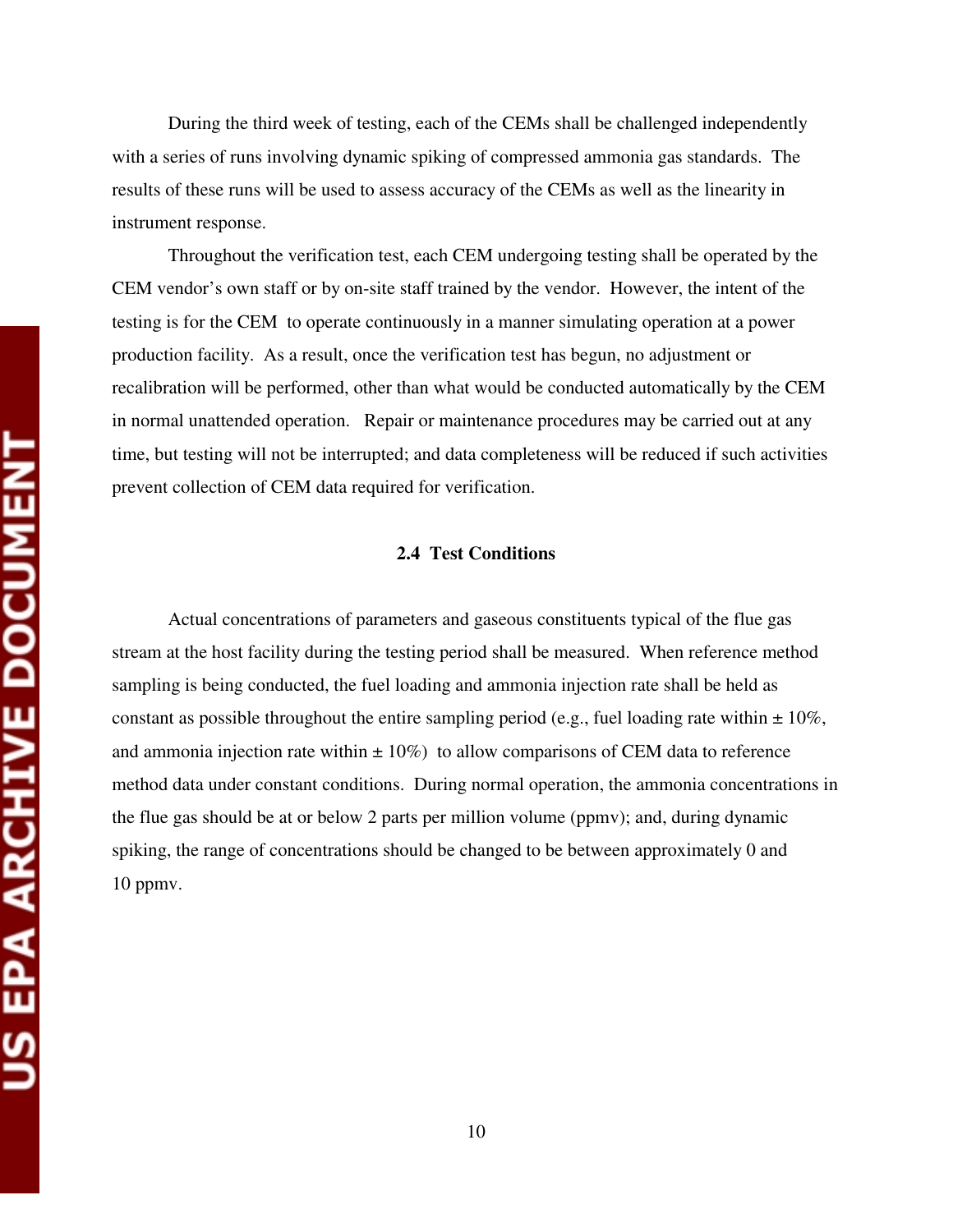#### **2.5 Test Procedures**

The CEMs undergoing verification shall be installed between the exit of the SCR and the inlet of the air heaters. Ports for the reference method sampling shall be located on the same duct as the CEMs as close as possible to the sampling locations of the CEMs. The sampling ports shall be assigned so that no CEM is affected by the operation of any other CEM or by the reference method sampling. In situ CEMs should be installed with either an in-line gas cell or an external gas cell that can be used for calibration and dynamic spiking purposes. Likewise the extractive systems should be installed with a means of spiking compressed gas into the sampling probe upstream of the in-line filter.

At either the beginning or the end of each test day during the first and fifth weeks of testing, the CEMs undergoing testing shall be supplied (one at a time) with zero gas and then with a commercial compressed gas standard containing ammonia. After reaching equilibrium, the response to each gas shall be recorded for use in assessing the zero and calibration drift of the CEMs.

 During the second and fourth weeks of the test, the CEMs will continue to operate continuously, though no zero/span checks or reference sampling will take place.

#### **2.5.1 Reference Method**

During testing, wet chemical reference samples shall be collected during the first and fifth weeks, using a time-integrated method for measurement of ammonia in flue gas. At the time of writing this generic protocol, the EPA Conditional Test Method (CTM  $027)^{(2)}$  was similar to a draft American Society for Testing and Materials (ASTM) method<sup>(3)</sup> that is designed specifically for measuring low levels of ammonia, typical of slip concentrations from SCR applications. There are, however, some notable differences between the two methods. The primary difference involves sample analysis rather than sample collection. The draft ASTM method<sup>(3)</sup> calls for analysis by ion selective electrode (ISE) whereas the EPA method<sup> $(2)$ </sup> calls for analysis by ion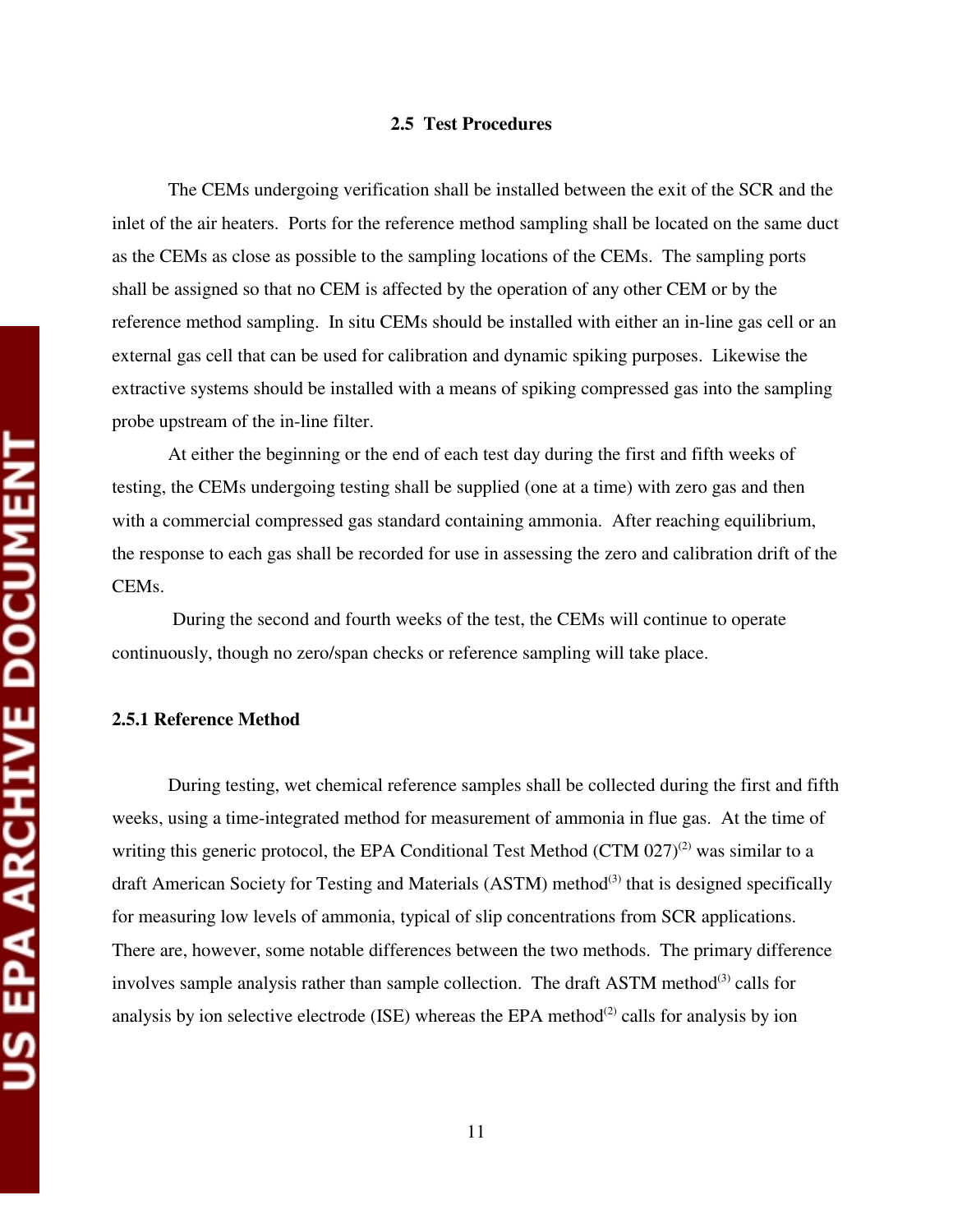chromatography (IC). Other differences between the draft ASTM method and EPA CTM027 include different concentrations and volumes of the sulfuric acid solution in impingers 1 and 2 of the sampling train. The draft ASTM method calls for a smaller volume of a more dilute acid solution. This is more appropriate than the approach recommended in EPA CTM027 for measuring low levels of ammonia, so the ASTM acid volumes and concentration shall be substituted in the EPA CTM027 method for this verification test.

During verification testing, reference sampling shall be conducted simultaneously with two trains collocated with the CEMs being tested. The sampling duration for each run will typically be between 30 and 60 minutes. Thus, each of the three reference sampling periods during a test day will provide two reference ammonia samples for comparison to the CEM data. Unique sample identification numbers shall be implemented so that final data used for verification can be traced back through the analytical process to the original sample. Field blank samples also shall be recovered from one blank sampling train on each of three days during each week that reference method samples are collected. Before sample recovery, that blank train shall be transported to the sampling location. As possible, different train equipment will be used for the blank train on different days. Additionally, on each of three days during each week of reference sampling, one sample train shall be spiked with ammonia solution to serve as a field spike sample.

Samples will be recovered from the reference method trains within two hours of sample collection. Each of the reference samples will be split into two portions, with one portion analyzed on-site by the draft ASTM method $^{(3)}$  and the second portion analyzed in the laboratory by the EPA CTM027<sup> $(2)$ </sup>. The ISE analysis shall be conducted within two hours of sample recovery using available on-site facilities. The front and back impingers shall be analyzed separately on-site by ISE. If no breakthrough has occurred (<10% of front end detected on the second impinger), the solutions will be combined for IC analysis. The results of the on-site analysis by ISE will not be used for verification of the CEMs. Rather they will be used to assess the ammonia levels being sampled and to ensure that the reference sampling is being performed properly. Samples for IC analysis shall be stored at  $4^{\circ}C \pm 2^{\circ}C$  (not frozen) and shall be shipped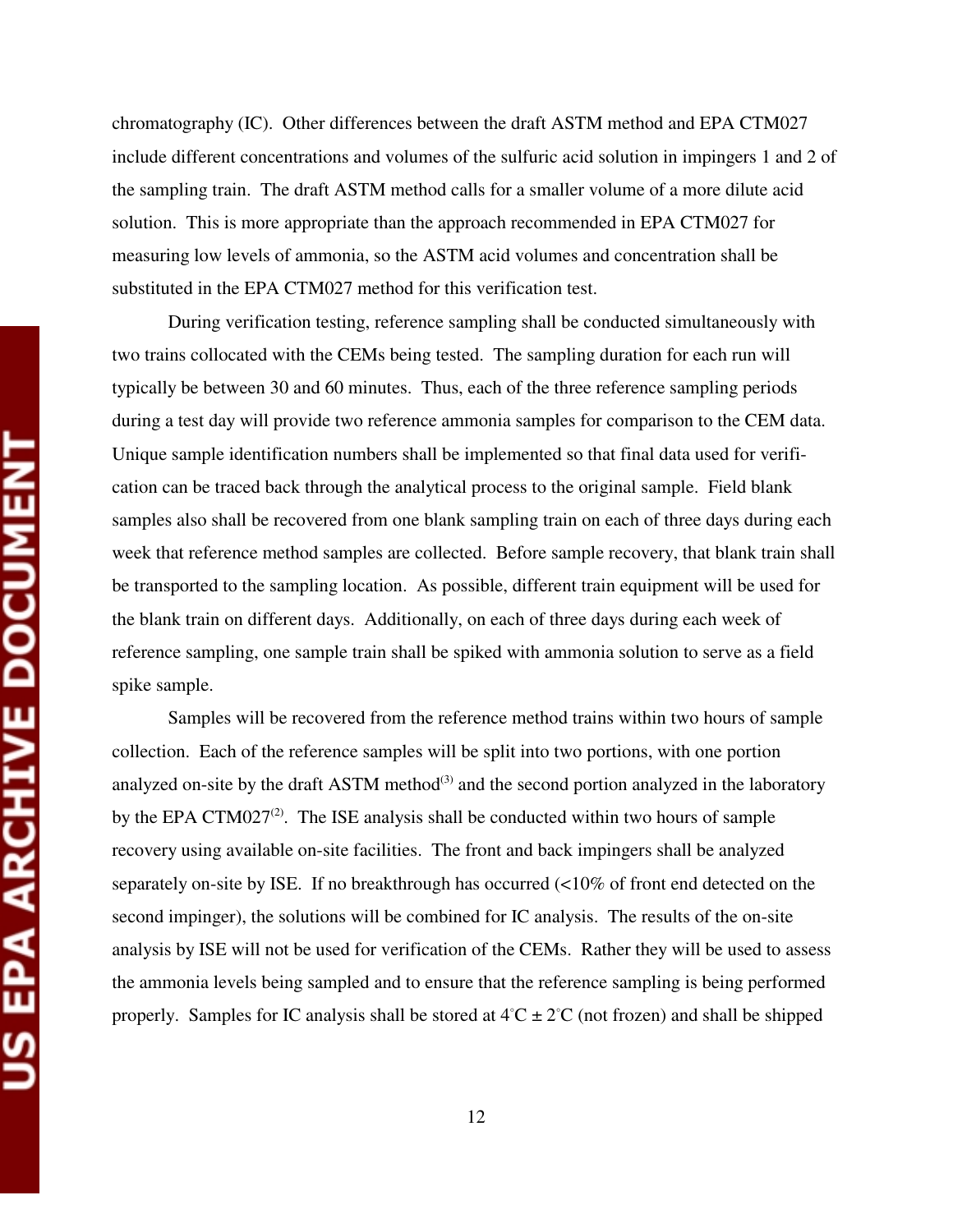on blue ice to the analytical laboratory within one week of sample collection. After receipt at the laboratory, the samples shall be stored at  $4^{\circ}C \pm 2^{\circ}C$  until analysis and shall be analyzed within two weeks of collection. Just prior to IC analysis, the samples shall be removed from refrigerated storage and allowed to slowly warm to room temperature.

At the ammonia concentrations to be used in the verification test, it is expected from previous results<sup> $(4)$ </sup> that the precision of duplicate reference method results will be within about 35% relative percent difference. It is expected that day-to-day reproducibility of ammonia levels in the facility will also be within that range. Thus, during normal operation it is expected that the ammonia levels will be consistent to  $\pm 35\%$  throughout each week of testing. As a result, the entire set of reference method results, not merely those from a single test day, shall be considered in screening for reference data quality. The reference method results shall be reviewed before verification comparisons are made to identify individual statistical outliers from the full set of reference method results. That is, the reference method results will be screened for two factors:

- Precision of results from collocated sampling trains
- Consistency of results with previous and later results at the respective sampling location.

Identification of outliers will be based on statistical tests such as a t-test comparison of means or a Q-test evaluation of divergent results. In any case where rejection of a reference result is suggested, an effort shall be made to find an assignable cause for the divergent result. Reference method results that are identified as statistical outliers on any of these criteria shall be reported, but shall not be used for verification. The intent of this approach is to provide a valid set of reference data for verification purposes, while also illustrating the degree of variability of the reference method.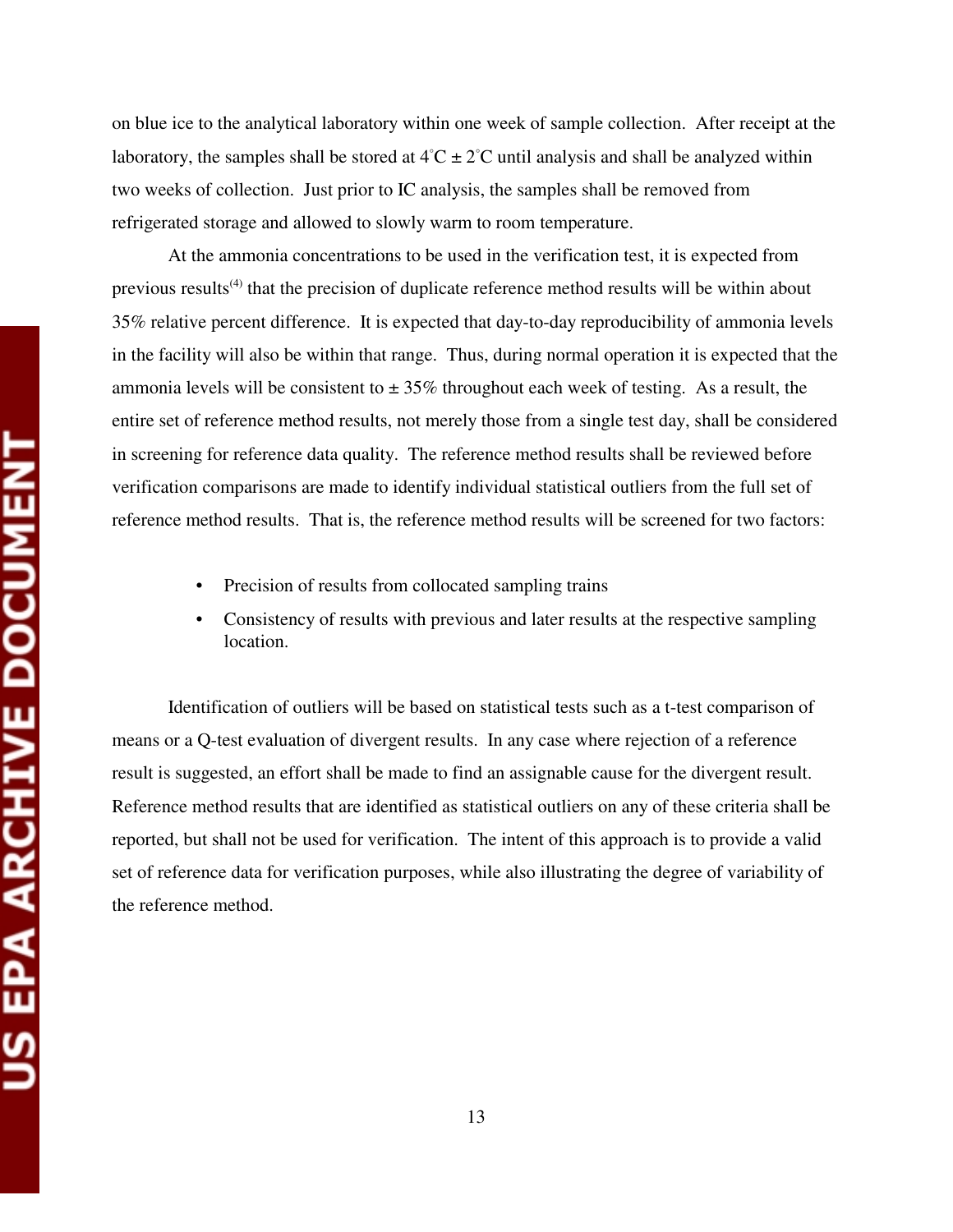#### **2.5.2 Dynamic Spiking**

During the third week of testing, each of the CEMs shall be challenged with a series of dynamic spiking runs. During these runs the ammonia concentrations shall be increased by approximately 2, 5, and 8 ppmv above the flue gas concentration. At each spike concentration, a series of runs will be conducted including 12 spiked and 12 unspiked sample measurements. These measurements shall be performed by sampling pairs of spiked samples, followed by sampling pairs of unspiked samples. Prior to measurement, each CEM shall be readied by purging the gas cell (for in situ analyzers) with at least 10 volumes of zero air or by purging the sampling probe (for extractive CEMs) with at least 10 volumes of sample gas. After this purging is completed, a standard ammonia gas mixture will be introduced, at a measured flow rate, to the gas cell (for in situ analyzers), or to the sampling probe (for extractive CEMs). The CEM readings of the spiked sample shall be recorded after at least 10 volumes of gas have passed through the gas cell or sampling probe. A second spiked sample shall be measured after at least five volumes of gas have passed through the sample cell or sampling probe after the measurement of the first spiked sample. After the second spiked sample is measured, a pair of unspiked samples shall be measured following the same procedure as the spiked samples, with the exception that zero air will be substituted for the ammonia spike gas. The procedures for the collection of the spiked and unspiked samples shall be conducted a total of six times at each of the spike concentrations to obtain 12 spiked and 12 unspiked samples at each concentration.

For the in situ CEMs, these dynamic spiking runs shall be conducted by flowing compressed ammonia gas standards into the in-line or external gas cell to achieve the desired ammonia concentrations. The ammonia and the zero air will be supplied as described above or until the CEM readings reach equilibrium, at which point the measured concentration and the spike gas flow rate will be recorded. The volume/length of the gas cell, the optical pathlength, and the known concentration of the gas standard shall be used to calculate the theoretical increase in cross-stack concentration introduced during the run.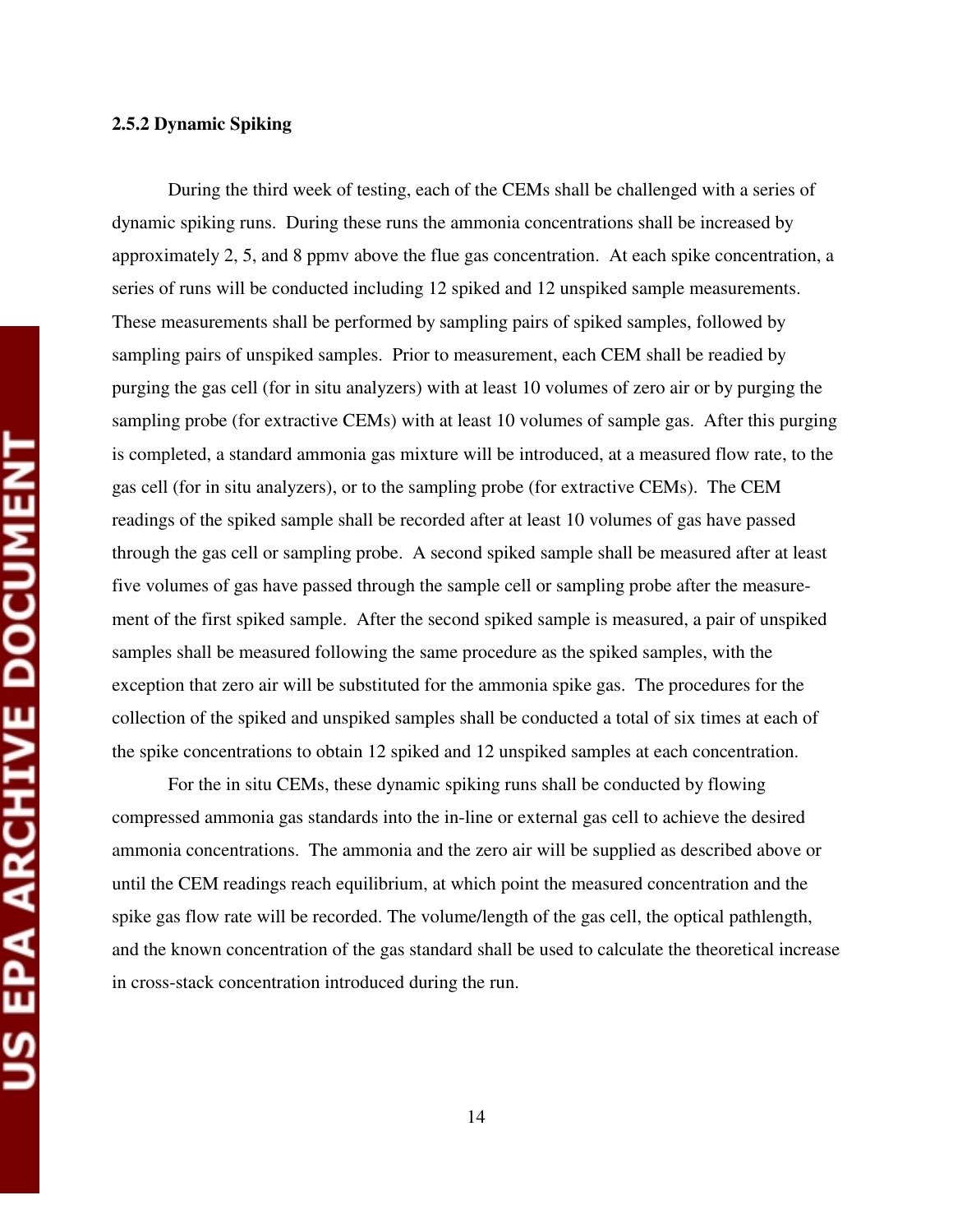For the extractive CEMs, the dynamic spiking shall be conducted by injecting ammonia gas into the probe tip upstream of the particulate filter such that the ammonia passes through as much of the sampling system as possible. The ammonia gas standard should mix with the flue gas at a ratio of approximately one part spike gas to nine parts flue gas or more dilute. The flow rate of the compressed gas and the dilution ratio of the spike gas shall be used to calculate the theoretical increase in concentration introduced during the spiking.

#### **2.5.3 Data Comparisons**

Table 1 summarizes the data that will be used for the verification comparisons. The results of the dynamic spiking shall be used to assess accuracy of the CEM results relative to calculated ammonia concentrations determined from the spike gas concentration and flow rate. For each spiking run, the difference between the ammonia concentration measured by the CEM and the calculated ammonia concentration from spiking will be determined. The differences will be used to assess accuracy of the CEM results.

For comparison to the reference method results, the measurements from each of the CEMs will be separately averaged over each of the individual reference sampling periods. Comparability with the reference method shall be assessed by comparing the averaged CEM results during the reference sampling periods with the reference results from the respective periods. A total of 30 ammonia reference sampling runs should be made in the verification test (15 during each of the first and fifth weeks of testing), with two reference method sampling trains operating simultaneously in each sampling run. Thus a total of 60 reference samples will be used to evaluate comparability of the CEMs relative to the reference method.

Linearity of the CEM response shall be assessed from the dynamic spiking results. The measured ammonia concentrations and the calculated ammonia concentrations will be used to assess linearity in the range from the background concentration to approximately 8 ppmv above background. A total of 72 data points (36 background and 12 each at 2, 5, and 8 ppmv above background) will be used for this assessment.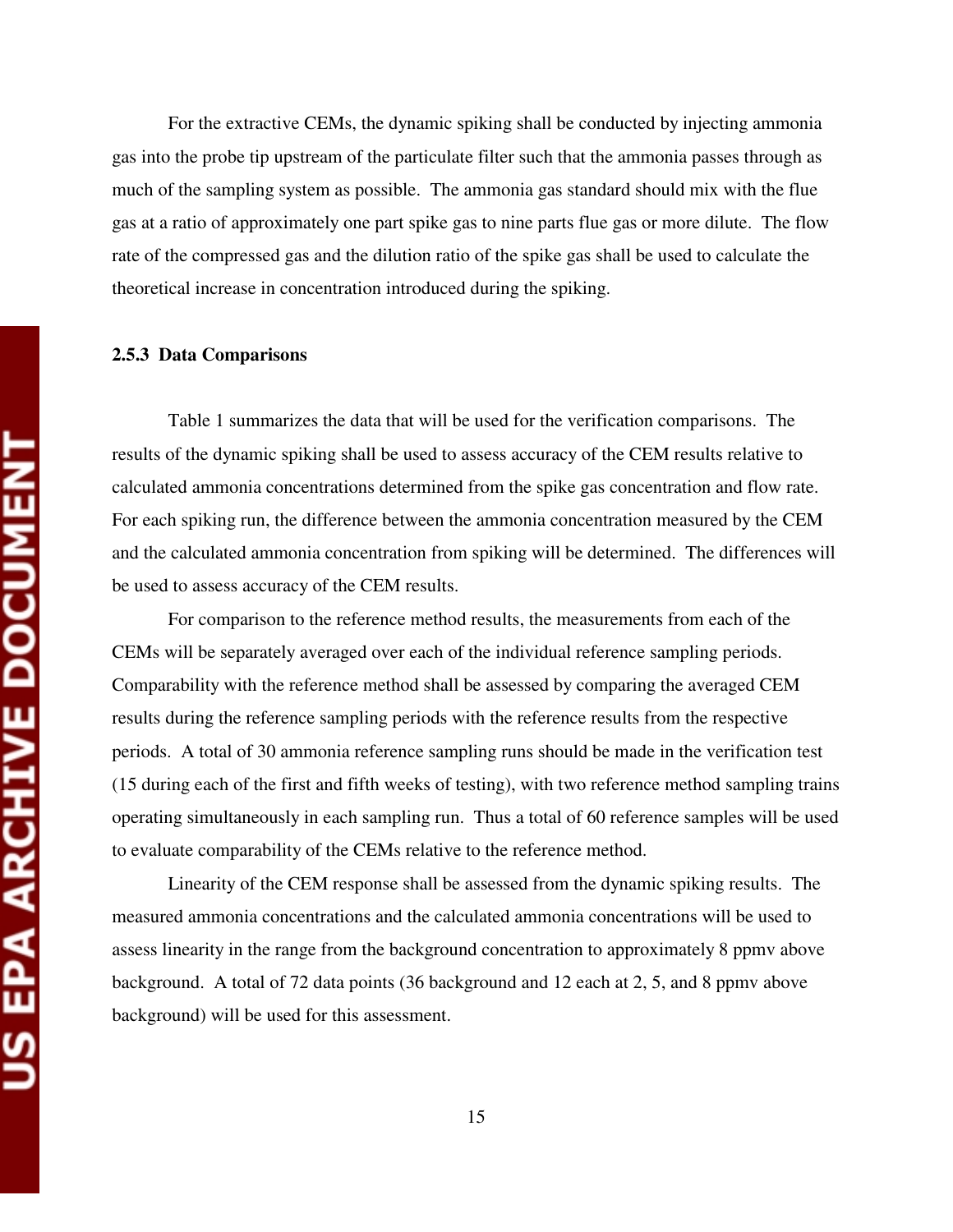| <b>Performance</b><br><b>Parameter</b> | Objective                                                                                                                      | <b>Comparison Based On</b>                                                                                                                                                                                         | <b>Total Number of</b><br><b>Data Points for</b><br><b>Verification</b> |
|----------------------------------------|--------------------------------------------------------------------------------------------------------------------------------|--------------------------------------------------------------------------------------------------------------------------------------------------------------------------------------------------------------------|-------------------------------------------------------------------------|
| Accuracy                               | Dynamic spiking with ammonia<br>Determine degree of quantitative<br>agreement with compressed gas<br>gas standards<br>standard |                                                                                                                                                                                                                    | 36                                                                      |
| Comparability                          | Reference method results<br>Determine degree of quantitative<br>agreement with reference method                                |                                                                                                                                                                                                                    | 60                                                                      |
| Linearity                              | Determine linearity of response over<br>a range of ammonia concentrations                                                      | Dynamic spiking with gas<br>standards                                                                                                                                                                              | 72                                                                      |
| Precision                              | Determine repeatability of successive<br>measurements at fixed ammonia<br>levels                                               | Repetitive measurements under<br>constant facility conditions<br>measured over the duration of<br>each reference method<br>sampling run, and each<br>dynamic spiking run<br>Repetitive ammonia standard<br>testing | 66                                                                      |
| Cal/Zero Drift                         | Determine stability of zero gas and<br>span gas response over successive<br>days                                               | Zero gas and $NH3$ gas standard                                                                                                                                                                                    | 10                                                                      |
| Response Time                          | Determine rise and fall time                                                                                                   | Recording successive readings<br>at start and end of sampling<br>$NH3$ gas standard                                                                                                                                | 6                                                                       |

**Table 1. Summary of Data to be Obtained in Ammonia CEM Verification Test** 

Precision of the CEMs shall be assessed based on the individual measurements performed by each CEM over the duration of each reference method sampling run. For example, if a CEM provides an updated measurement every five minutes; then, over a 25-minute sampling run, a total of five readings would be obtained. The average and standard deviation of those readings will be calculated to assess precision. This procedure will be applied to each of the 30 reference method sampling intervals and each of the 36 dynamic spiking runs at elevated ammonia concentrations.

Calibration and zero drift shall be verified based on challenging the CEMs with zero gas and with a compressed gas standard of ammonia on each test day during the first and fifth weeks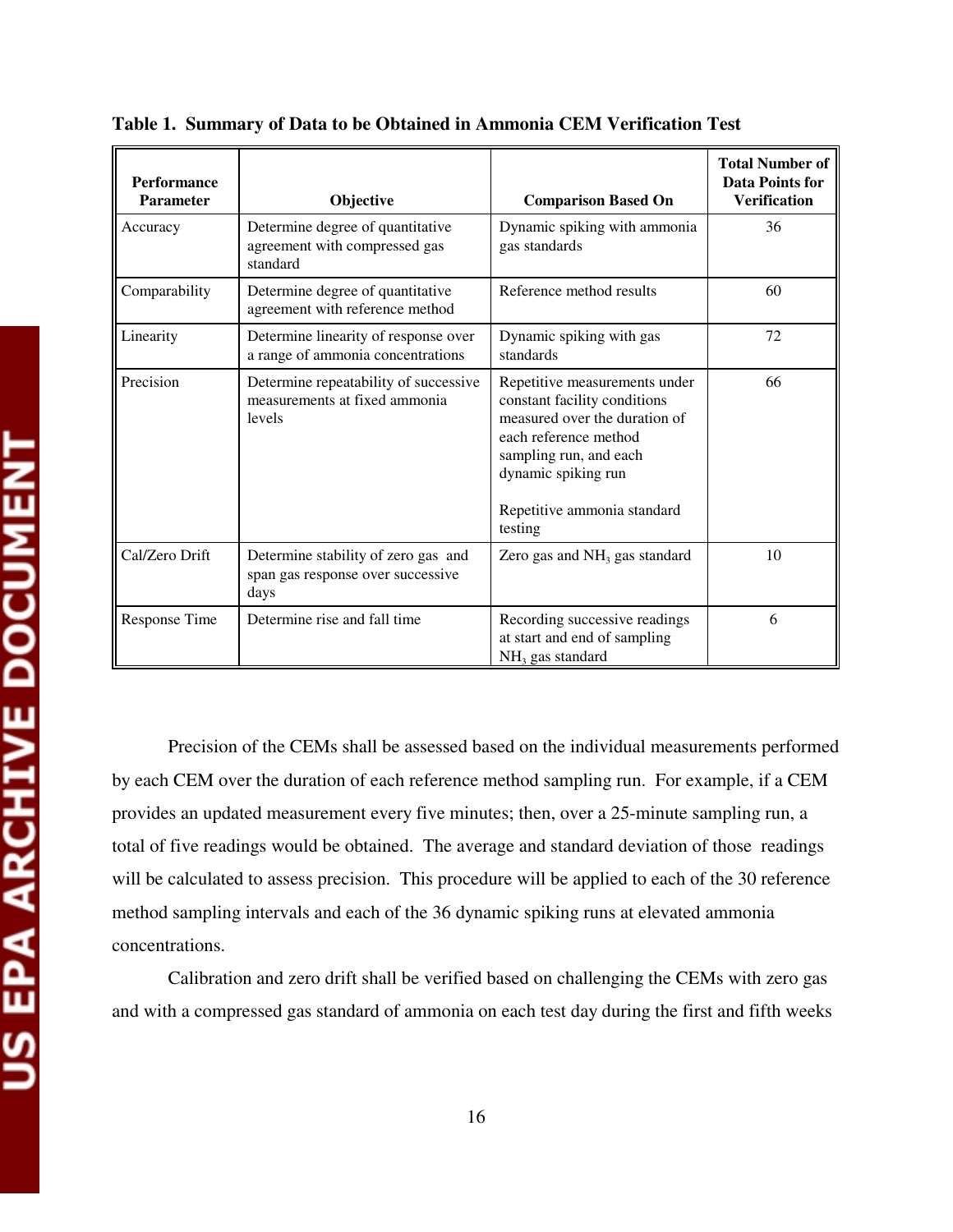of the test. Thus up to 10 data points will be used to assess zero drift and an equal number to assess calibration drift. Calibration drift of the CEMs will be assessed at approximately 80% of full scale for each of the CEMs.

CEM response time shall be assessed once in each of the first, third, and fifth weeks of the test by recording successive CEM readings as the CEM responds to the ammonia gas standard or returns to baseline after analysis of that standard. The former readings will indicate the CEM rise time and the latter the CEM fall time.

No additional test activities will be required to determine the data completeness achieved by the CEMs. Data completeness shall be assessed by comparing the data recovered from each CEM to the amount of data that would be recovered upon completion of all portions of these test procedures.

Setup and maintenance needs shall be documented qualitatively, both through observation and through communication with the vendors (or their trained representatives) during the test. Factors to be noted include the frequency of scheduled maintenance activities, the down time of the CEM, and the number of staff operating or maintaining it during the verification test.

### **3 STATISTICAL CALCULATIONS**

The statistical calculations to be used to verify CEM performance are described below. In all cases, measurement results from both the reference method and the CEMs undergoing testing are to be reported in units of ppmv on a dry basis at  $20 °C$ , 1 atmosphere pressure, and the actual flue gas oxygen  $(O_2)$  content.

#### **3.1 Relative Accuracy**

The relative accuracy (RA) of the CEMs with respect to the ammonia gas standards will be assessed using Equation 1: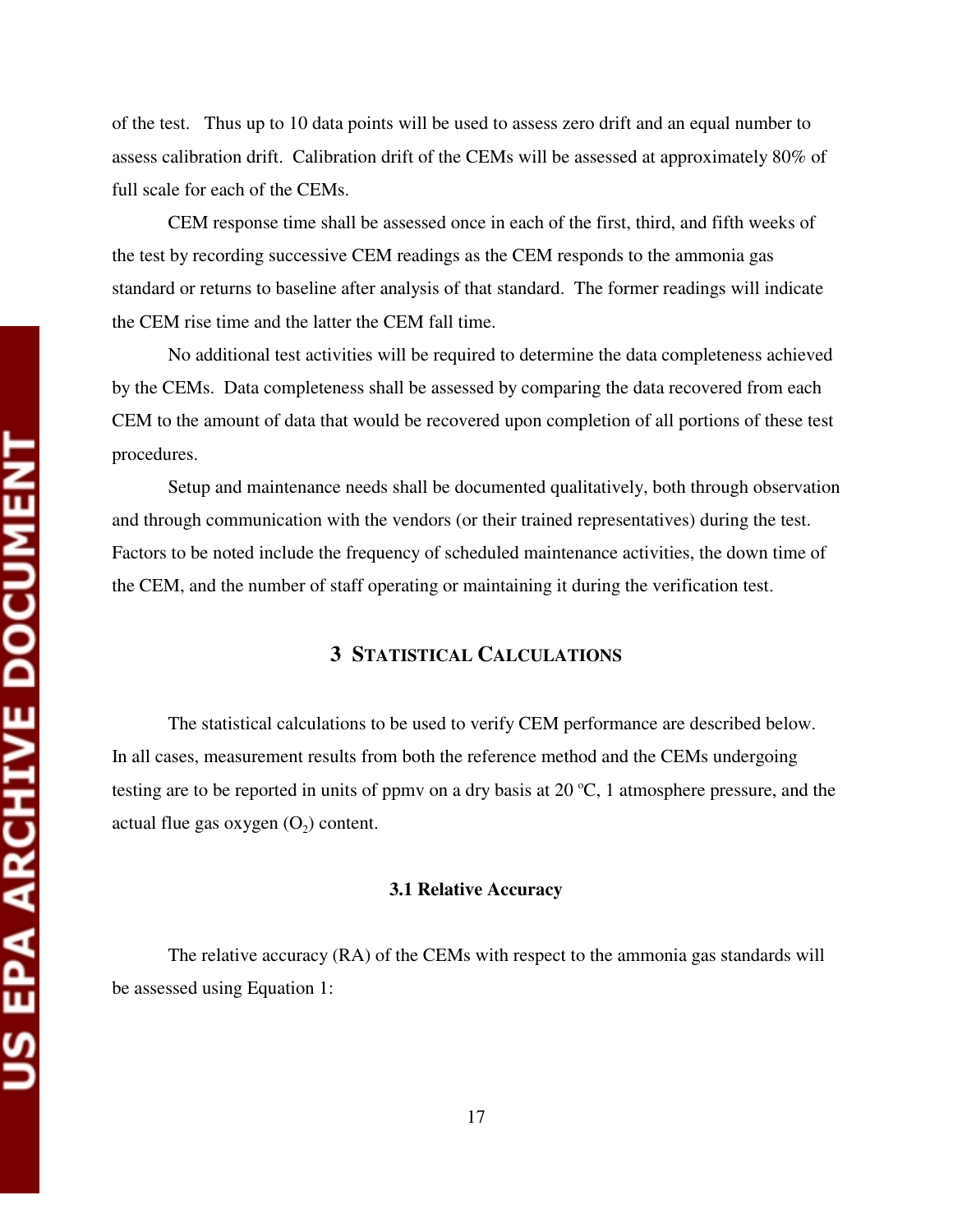$$
RA = \frac{\left|\overline{d}\right| + t_{n-1}^{\alpha} \frac{S_d}{\sqrt{n}}}{x} \times 100\%
$$
\n(1)

where *d* refers to the difference between the calculated ammonia concentration from the dynamic spiking and the average of the CEM measurements recorded during the respective spiking periods, and *x* corresponds to the calculated spike concentration.  $S_d$  denotes the sample standard deviation of the differences, while  $t_{n-1}^{\alpha}$  is the t value for the 100(1 -  $\alpha$ )th percentile of the distribution with n-1 degrees of freedom. The RA will be determined for an  $\alpha$  value of 0.025 (i.e., 97.5% confidence level, one-tailed). The RA calculated in this way can be interpreted as an upper confidence bound for the relative bias of the CEM, i.e.,  $\frac{|\vec{d}|}{\bar{x}}$ , where the superscript bar indicates the average value of the differences or of the reference values. RA shall be calculated separately at each of the spiking levels.

#### **3.2 Comparability**

The comparability of the CEM results and the EPA CTM027 $(2)$  reference method results shall be assessed using Equation 1, in which *d* represents the difference between the average of paired reference method results and the average of the CEM results from the period during which the paired reference method samples were collected, and *x* corresponds to the average of the paired reference method results. Comparability will be calculated using all EPA CTM  $027<sup>(2)</sup>$ reference method sample results (assuming all reference method samples can be treated as independent results). The impact of the number of data points (n) on the RA value will be noted in the verification report.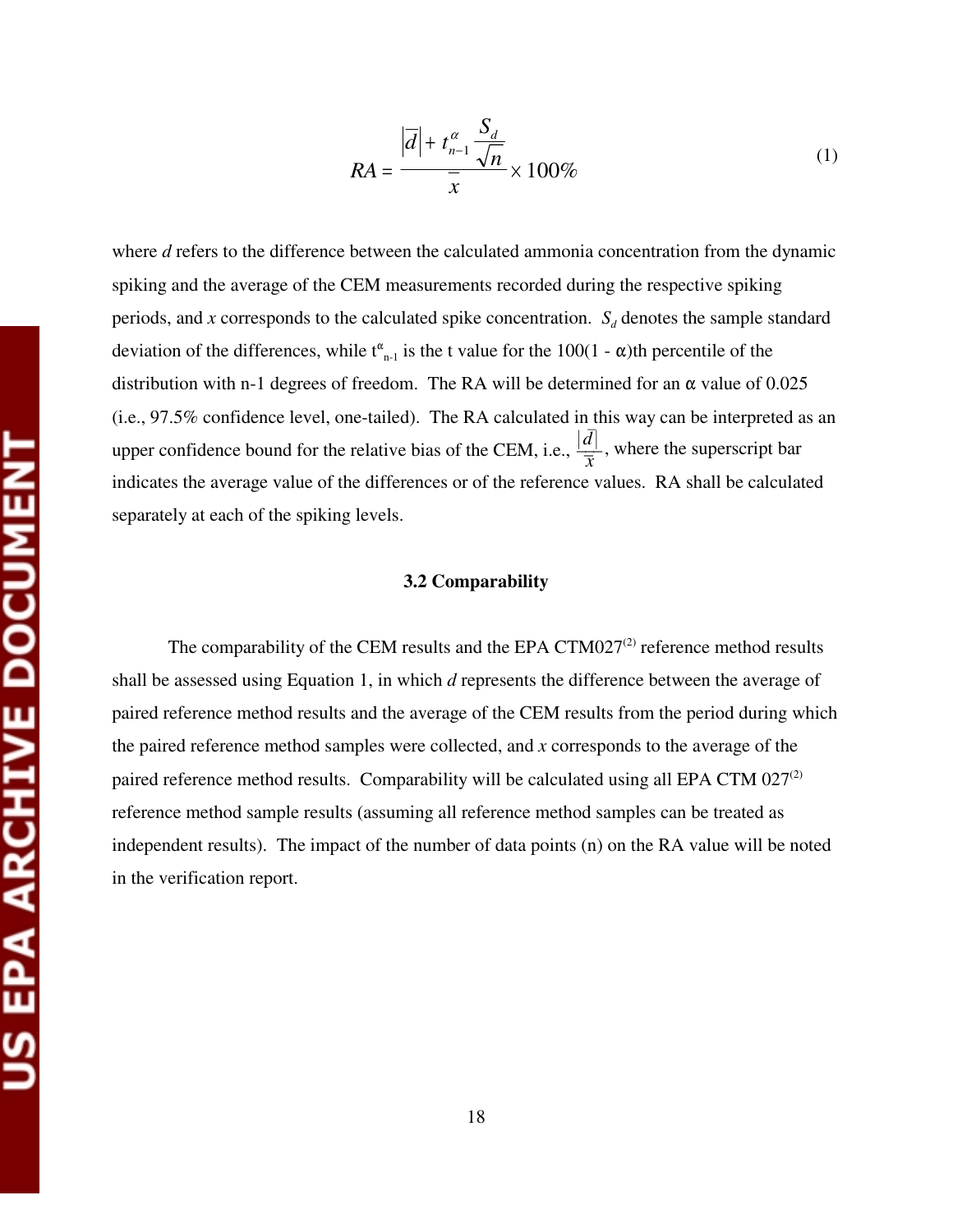#### **3.3 Linearity**

Linearity shall be assessed by a linear regression analysis of the dynamic spiking data using the calculated ammonia concentrations as the independent variable and the CEM results as the dependent variable. Linearity will be expressed in terms of slope, intercept, and coefficient of determination  $(r^2)$ .

#### **3.4 Precision**

Precision shall be calculated in terms of the percent relative standard deviation (RSD) of a series of CEM measurements made over the duration of each reference method sampling run with ammonia injected at a constant level into the SCR zone and during each of the dynamic spiking runs. During each reference method sampling run, and during each dynamic spiking run, all readings from a CEM undergoing testing will be recorded, and the mean and standard deviation of those readings will be calculated. Precision (*P*) will then be determined as

$$
P = \frac{SD}{\overline{X}} \times 100\tag{2}
$$

where *SD* is the standard deviation of the CEM readings and *X* is the mean of the CEM readings. This calculation will be done for each CEM, using the CEM data collected during every reference method sampling run and dynamic spiking run. The verification report will note that the calculated precision is subject to the variability of the host facility, and not only to the CEM variability. Although no comparison among CEMs will be made, all CEM data from the periods of reference sampling will be reviewed to assess whether the consensus of the CEM data indicates an unusual variation in the test facility itself. If such a variation is indicated, that finding will be noted in all verification reports.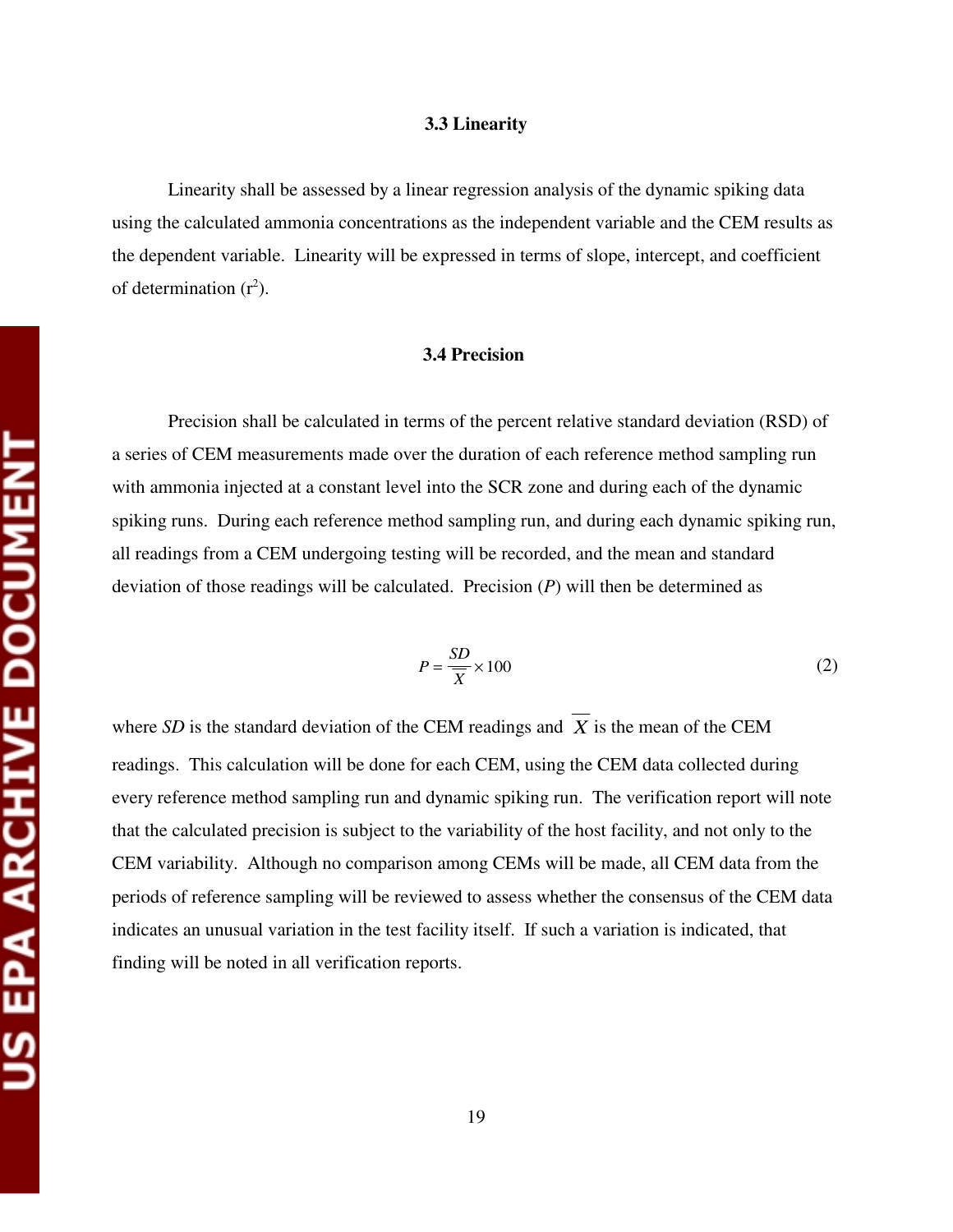An additional precision assessment may be made by sampling an ammonia standard from the probe inlet for one hour. These repeated measurements may be reported along with the precision assessment made from measuring the flue gases.

#### **3.5 Calibration and Zero Drift**

Calibration and zero drift shall be reported in terms of the mean, RSD, and range (maximum and minimum) of the readings obtained from the CEM in the daily sampling of the same ammonia standard gas and of zero gas. Up to 10 ammonia standard readings, and up to 10 zero readings, will be used for this calculation. This calculation, along with the range of the data, will indicate the day-to-day variation in zero and standard readings.

#### **3.6 Response Time**

Response time shall be assessed in terms of both the rise and fall times of each ammonia CEM when sampling the ammonia gas standard. Rise time (i.e., 0% to 95% response time) will be determined by recording all CEM readings as the gas supplied to the CEM is switched from zero gas to the ammonia standard. Once a stable response has been achieved with the gas standard, the fall time (i.e., the 100% to 5% response time) will be determined in a similar way, by recording all CEM readings as the gas supplied is switched from the ammonia standard back to zero gas. For CEMs that provide periodic rather than continuous readings, determination of rise and fall times may involve interpolation between readings.

Rise and fall times shall each be determined once for each CEM in each of the first, third, and fifth weeks of the test. Thus a total of six data points will be obtained relevant to response time for each CEM. Rise and fall times will be reported in units of seconds.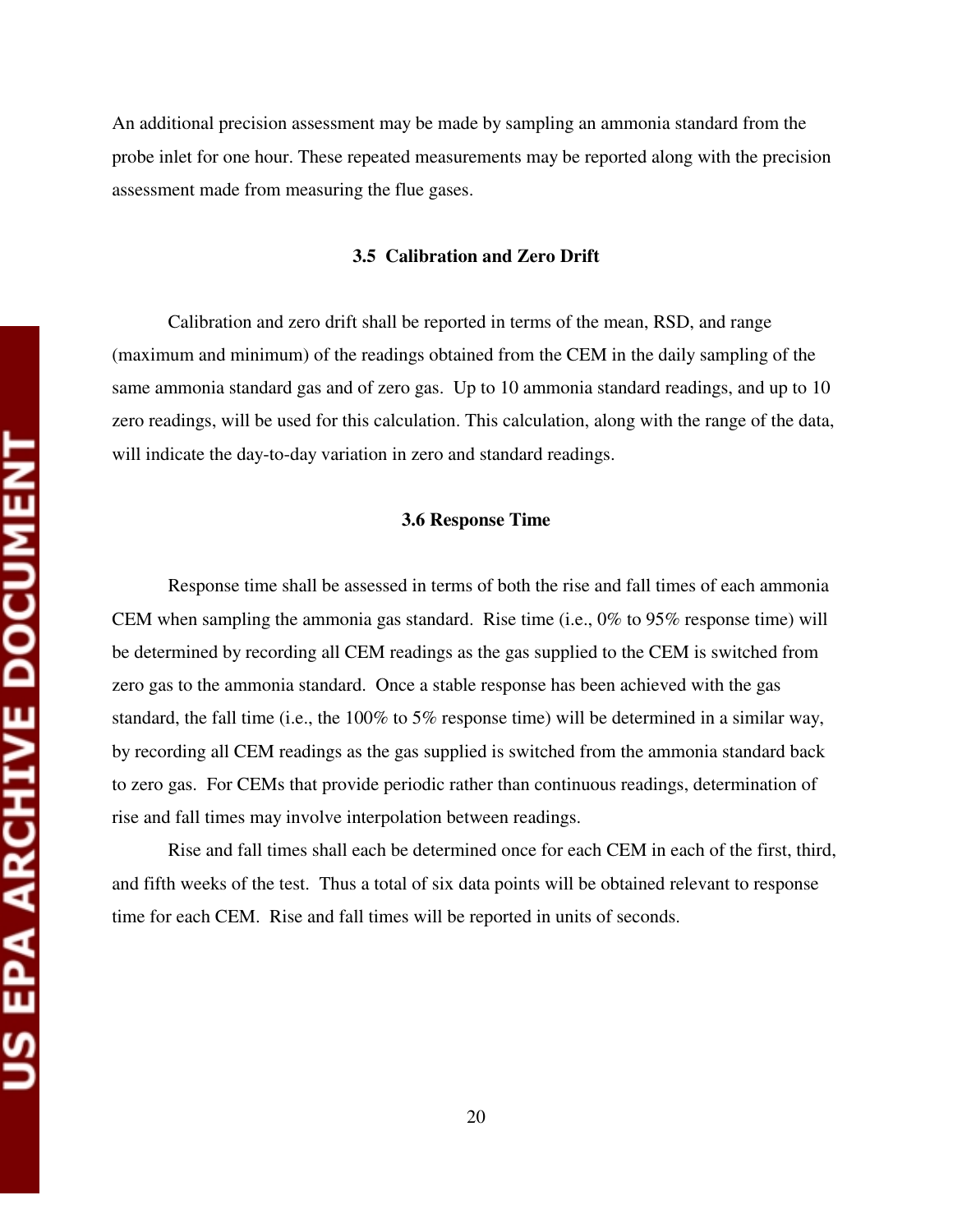#### **4 MATERIALS AND EQUIPMENT**

#### **4.1 Gases and Chemicals**

#### **4.1.1 High Purity Nitrogen/Air**

The high purity gases used for zeroing the CEMs shall be commercial ultra-high purity (i.e., minimum 99.999% purity) air or nitrogen.

#### **4.1.2 Ammonia Standard Gases**

Compressed gas standards containing ammonia shall be obtained for use in the calibration checks and the dynamic spiking activities of the CEMs. These will consist of ammonia in a nitrogen matrix, at levels appropriate to achieve increases above background concentrations of approximately 2, 5, and 8 ppmv during dynamic spiking and for use in the calibration checks performed during the first and last weeks of testing. Multiple cylinders of uniform concentration will be obtained, if required to meet the gas consumption rates of the CEMs during the test.

#### **4.2 Reference Method**

#### **4.2.1 Sampling Trains**

The glassware, filters, and associated equipment for performance of the reference method<sup>(2)</sup> sampling shall be supplied by the subcontractor and will meet the requirements of the EPA conditional test method for ammonia measurement. Multiple trains will be supplied so that six trains (i.e., three sampling runs with two trains each) may be sampled in a single day, in addition to at least three blank trains and three spiked trains per week.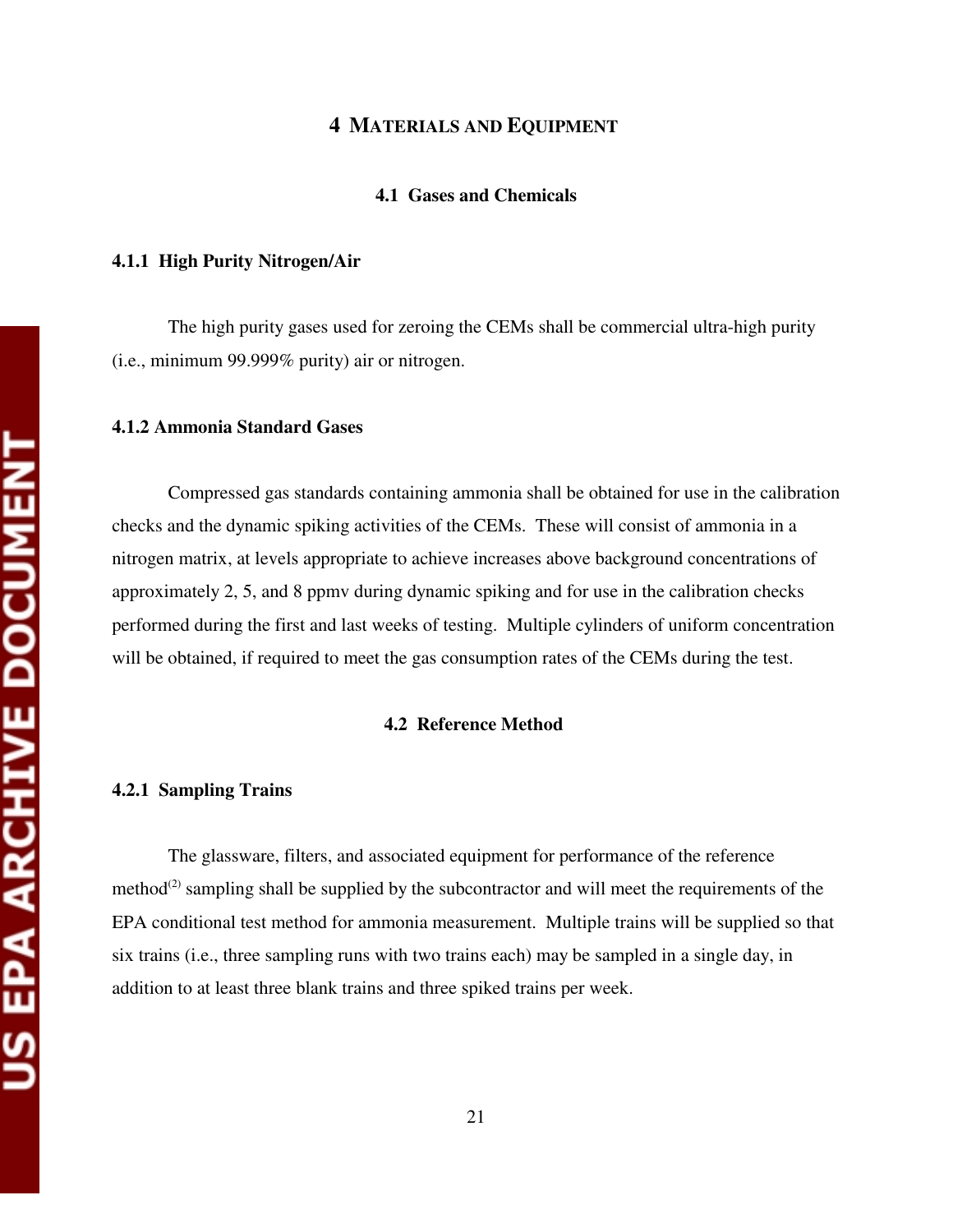#### **4.2.2 Analysis Equipment**

Laboratory equipment for sample recovery and analysis shall include all chemicals and solutions for preparation of the samples for analysis as well as for the analysis of the samples. An ISE will be provided for on-site analysis, and an IC will be available for laboratory analysis.

#### **4.3 Facility Monitoring Equipment**

Monitoring equipment should include monitors for major flue gas constituents  $[$ (O<sub>2</sub>, carbon dioxide  $(CO_2)$ ] and for chemical contaminants  $[(CO, NO_x, sulfur dioxide (SO<sub>2</sub>)]$ , as well as sensors for temperature and pressure and may include ammonia CEM systems already installed at the facility. These devices are considered part of the host facility for purposes of this test, and will be operated by the host facility during this verification according to normal facility procedures.

#### **4.4 Equipment Used for Performance Evaluation Audits**

Performance evaluation (PE) audits shall be performed for the temperature and pressure measurements in the flue gas. Those PE audits will be performed by conducting a parallel measurement using an independent monitoring device. The devices to be used may include the following:

- Thermocouple temperature indicator
- Aneroid barometer
- Magnehelic differential pressure indicator
- Flow meter
- Balance.

These devices will have been calibrated by the manufacturer or by Battelle's Instrument Laboratory within the six months immediately preceding the verification test or calibrated on site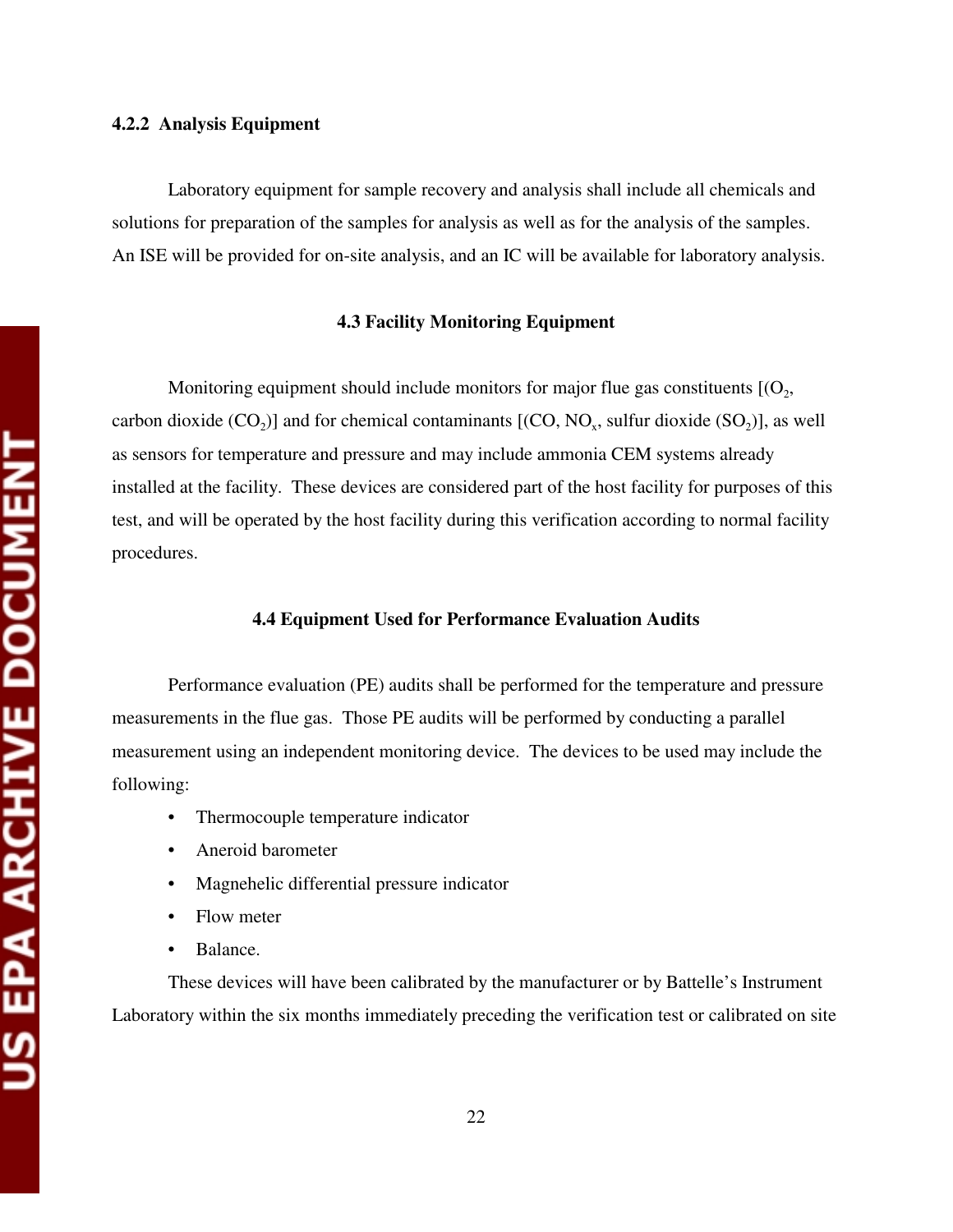and the IC.

as necessary. In addition, a calibrated set of weights shall be used to audit the balance used to weigh impingers from the reference method trains (used for determining flue gas H<sub>2</sub>O content).

A National Institute of Standards and Technology (NIST)-traceable ammonia standard solution will also be used to spike three blank reference method trains, in each of the first and fifth weeks of the test to assess the overall ammonia measurement. NIST-traceable ammonia standards will be used to prepare blind audit samples to assess the performance of both the ISE

# **5 QUALITY ASSURANCE/QUALITY CONTROL**

Quality assurance/quality control (QA/QC) activities include providing blank sampling trains (three per week) and blank sampling materials (filters, reagent solution blanks) in the field. Documentation of these activities is required in the verification data file. Deviation from the reference method<sup> $(2)$ </sup> will occur as a result of using the concentrations and volumes identified in the draft ASTM method $^{(3)}$  for solutions used in the impingers.

#### **5.1 Equipment Calibrations**

#### **5.1.1 Host Facility Equipment**

Monitoring devices shall be calibrated by host facility staff according to normal facility procedures. All calibration results must be documented for inclusion in the verification test data files and verification report.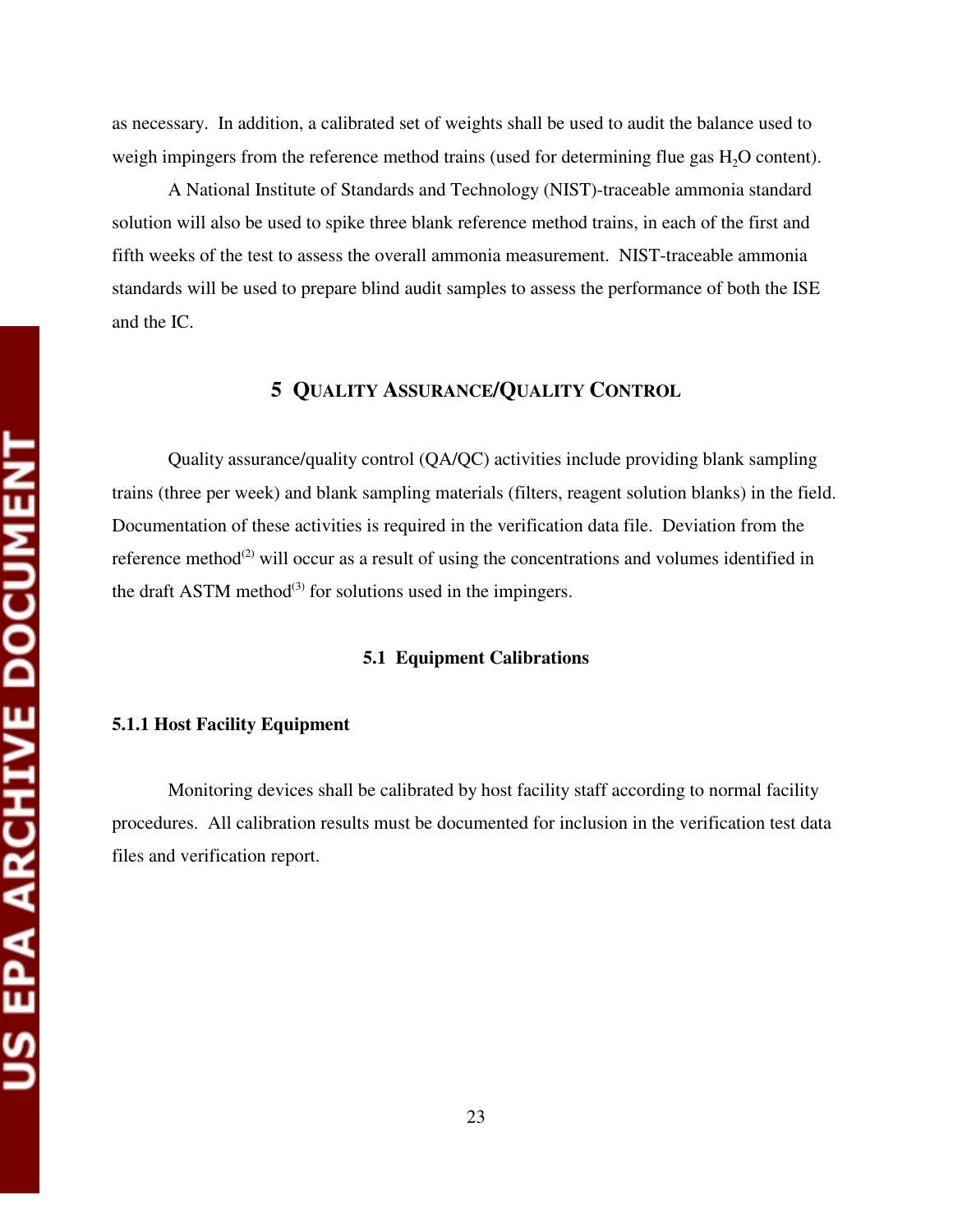#### **5.1.2 Reference Method Sampling Equipment**

Equipment to collect the reference samples shall be calibrated according to the procedures described in the reference method $^{(2)}$ . All calibration results must be documented for inclusion in the verification test data files and verification report.

#### **5.1.3 Analytical Equipment**

Analysis of the reference samples shall be conducted both on-site using an ISE and in a laboratory using IC. The ISE analysis will be used only for initial QA purposes to ensure that the ammonia levels in the duct are within the expected range and to ensure that the reference sampling is being conducted properly. The ISE shall be calibrated according to the manufacturer's recommendations using at least three different solutions prepared from NISTtraceable ammonia standards. Immediately after calibration, at least three standard solutions will be reanalyzed using the ISE. If the ISE reading does not agree between the standard concentration of the solutions within 10%, the calibration will be repeated. The calibration will be conducted on-site daily during each week of reference sampling and will include ammonia concentrations that will bracket the concentrations expected in the reference samples.

The equipment used for the IC analysis shall be calibrated by staff of the laboratory performing the analysis. The calibration will be conducted according to the manufacturer recommendations and the requirements of the reference method $^{(2)}$  and will include concentrations of ammonia standard solutions that bracket the expected concentration of the sample solutions. The calibration will be acceptable if the  $r^2$  of the calibration curve is  $>0.95$ . All calibration results must be documented for inclusion in the verification test data files and verification report.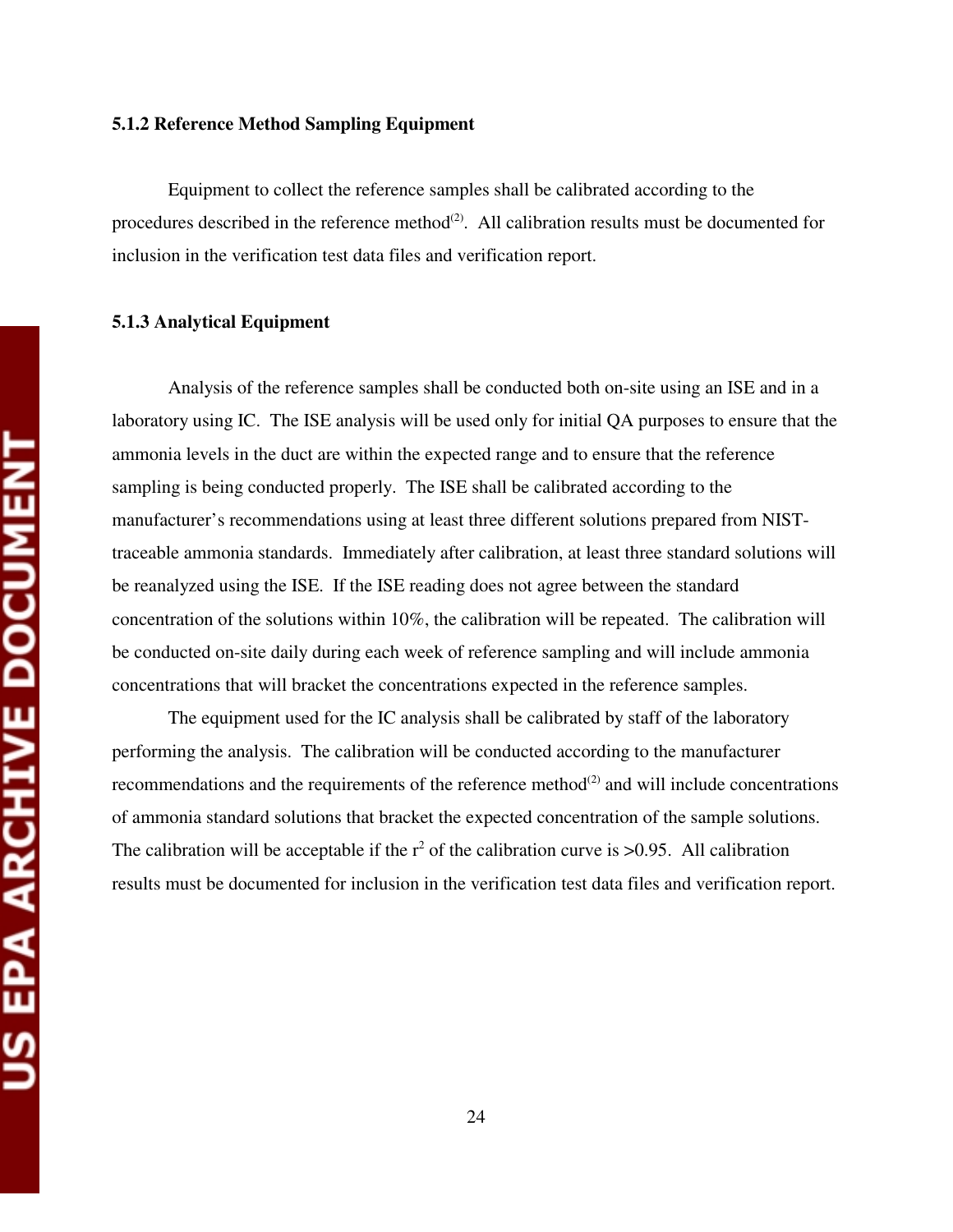#### **5.1.4 Calibration Check/Dynamic Spiking Equipment**

The dry gas meter used to measure the spike gas flow rate during the calibration checks and the dynamic spiking activities shall be calibrated against a NIST-traceable flow transfer standard. The date of the calibration will be within one year of the date of the dynamic spiking activities.

#### **5.2 QA/QC Samples**

#### **5.2.1 Field Blanks**

During each week of reference method sampling, a total of three sampling trains shall be used as field blank samples. These trains will be prepared and transported to the sampling location, but will not be used to collect a sample of flue gas. The trains will then be disassembled, and the field blank solutions will be analyzed on-site by ISE to ensure that the background concentration as a result of on-site handling and exposure is negligible relative to the ammonia content of the samples. If background levels are greater than 10% of the sample concentrations, no additional reference sampling will be conducted until the cause of the contamination is identified and rectified. The field blank solutions will also be analyzed in the laboratory by IC.

#### **5.2.2 Laboratory Blanks**

Laboratory blank solutions shall be prepared for both ISE and the IC analysis. The solutions will be analyzed prior to analysis of the reference samples. A laboratory blank solution will be analyzed after every  $10<sup>th</sup>$  reference method sample to ensure no drift in the ISE or IC instrumentation. If the blank levels are greater than 10% of the expected sample concentrations, the cause of the contamination will be identified and rectified, all analyses performed after the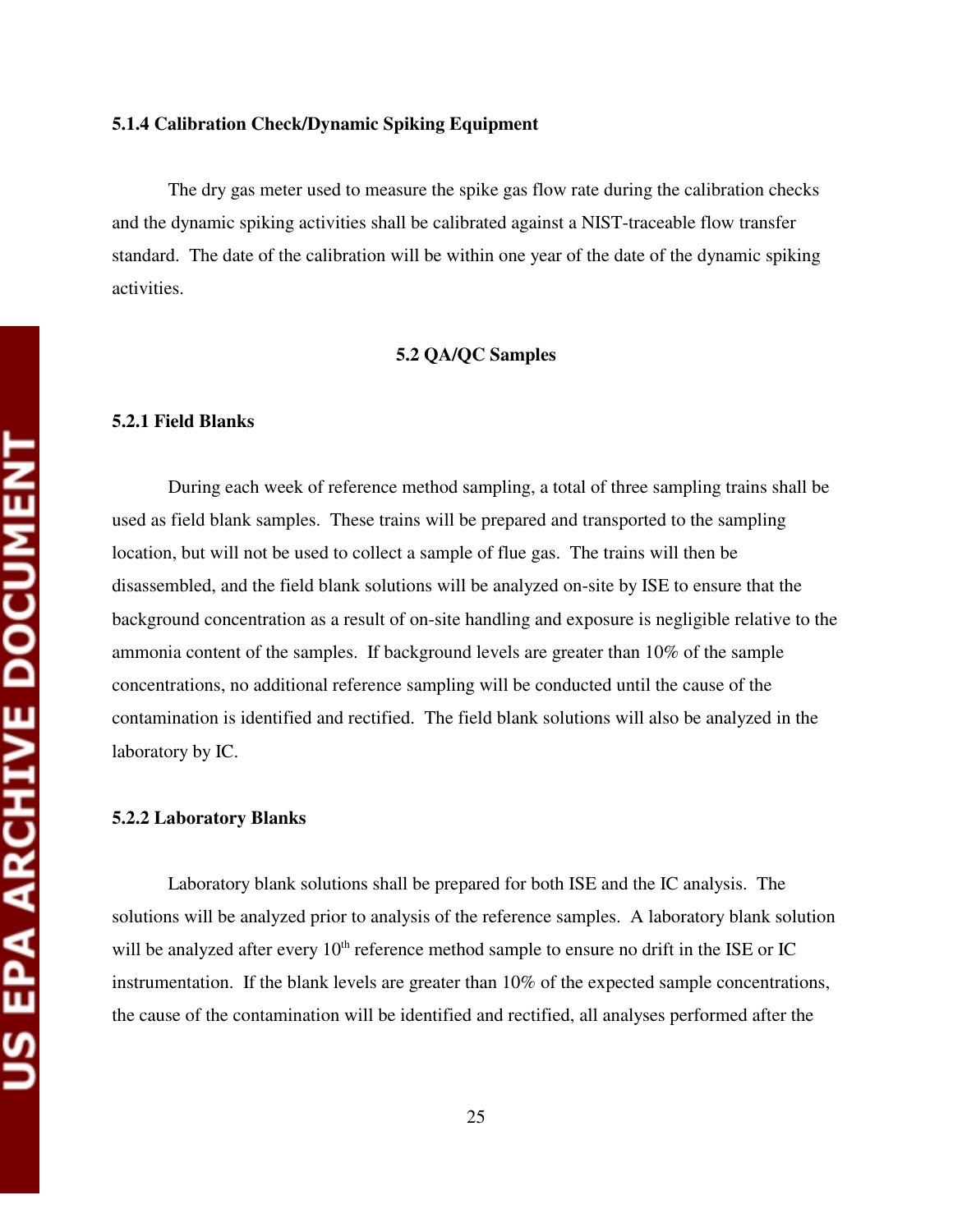most recent acceptable blank will be invalidated, and analysis of those samples will be repeated (if possible).

#### **5.2.3 Laboratory Spikes**

Laboratory spike solutions shall be prepared with concentrations approximately equal to ammonia concentrations expected from the collection of a 5  $ft<sup>3</sup>$  sample of flue gas with 2 ppmv ammonia. These solutions will be prepared for both ISE and the IC analysis using NISTtraceable ammonia solutions. The solutions will be analyzed prior to analysis of the reference samples. A laboratory spike solution will be analyzed after every  $10<sup>th</sup>$  reference method sample to ensure that there is no drift in the ISE or IC instrumentation. If the measured concentrations are not within  $\pm 10\%$  of the spike concentration, the cause of the discrepancy will be investigated and rectified if possible. If such a discrepancy is observed, all analyses performed after the most recent acceptable spike will be invalidated; and analysis of those samples will be repeated (if possible).

#### **5.3 Assessment and Audits**

#### **5.3.1 Technical Systems Audits**

Battelle's ETV Quality Manager shall perform a TSA once during the performance of the verification test. The purpose of this TSA is to ensure that the verification test is performed in accordance with this protocol, the test/QA plan, the Battelle AMS Center  $OMP^{(1)}$ , and all associated methods and standard operating procedures. In this audit, the Battelle Quality Manager will review the reference sampling and analysis methods used, compare actual test procedures to those specified in this protocol, and review data acquisition and handling procedures.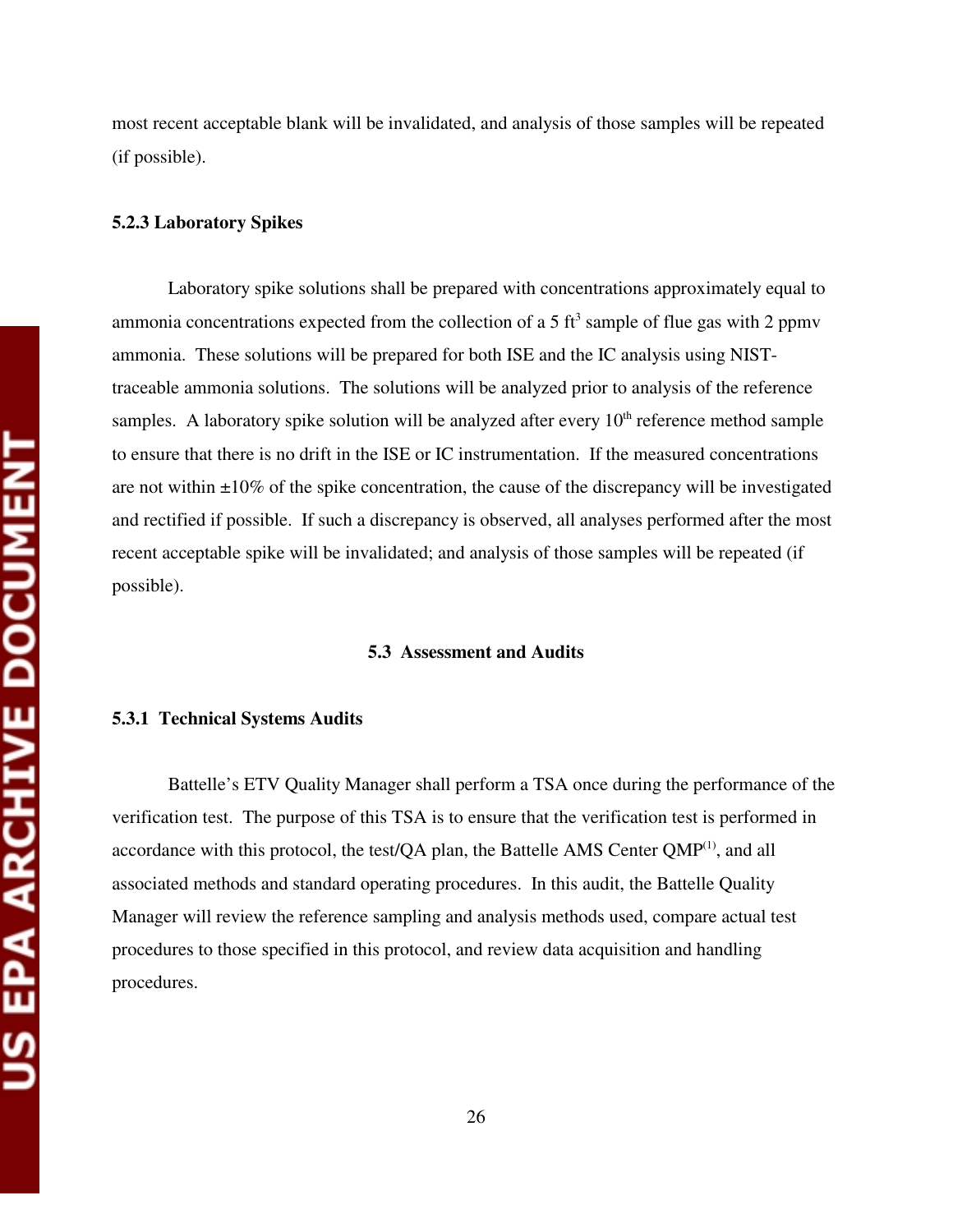At EPA's discretion, EPA QA staff may also conduct an independent on-site TSA during the verification test. The TSA findings will be communicated to testing staff at the time of the audit and documented in a TSA report.

#### **5.3.2 Performance Evaluation Audit**

A PE audit shall be conducted to assess the quality of the measurements made in the verification test. This audit addresses only those measurements that factor into the data used for verification, i.e., the CEMs being verified and the vendors operating these CEMs are not the subject of the PE audit. This audit will be performed once during the verification test and must be performed by analyzing a standard or comparing to a reference that is independent of standards used during the testing. For most of the key measurements, this audit will be done by comparing data from the facility equipment to that from a second analyzer or monitor operated simultaneously. Comparisons will be made for temperature, pressure, and balance. In addition, the balance used to determine flue gas H<sub>2</sub>O content by means of the reference method impinger samples will be checked with a calibrated set of weights different from those used to calibrate the balance for use. Table 2 summarizes the PE audits that will be done. These audits will be the responsibility of Battelle staff and will be carried out with the cooperation of host facility staff.

These PE audits will be carried out once during the period of operation at the host facility. Battelle will supply the equipment or standards needed to make the independent PE measurements. If agreement outside the indicated tolerance is found, the PE audit will be repeated. Further failure to achieve agreement will result in recalibrating the independent measurement device. Continued lack of agreement will result in all relevant data being flagged.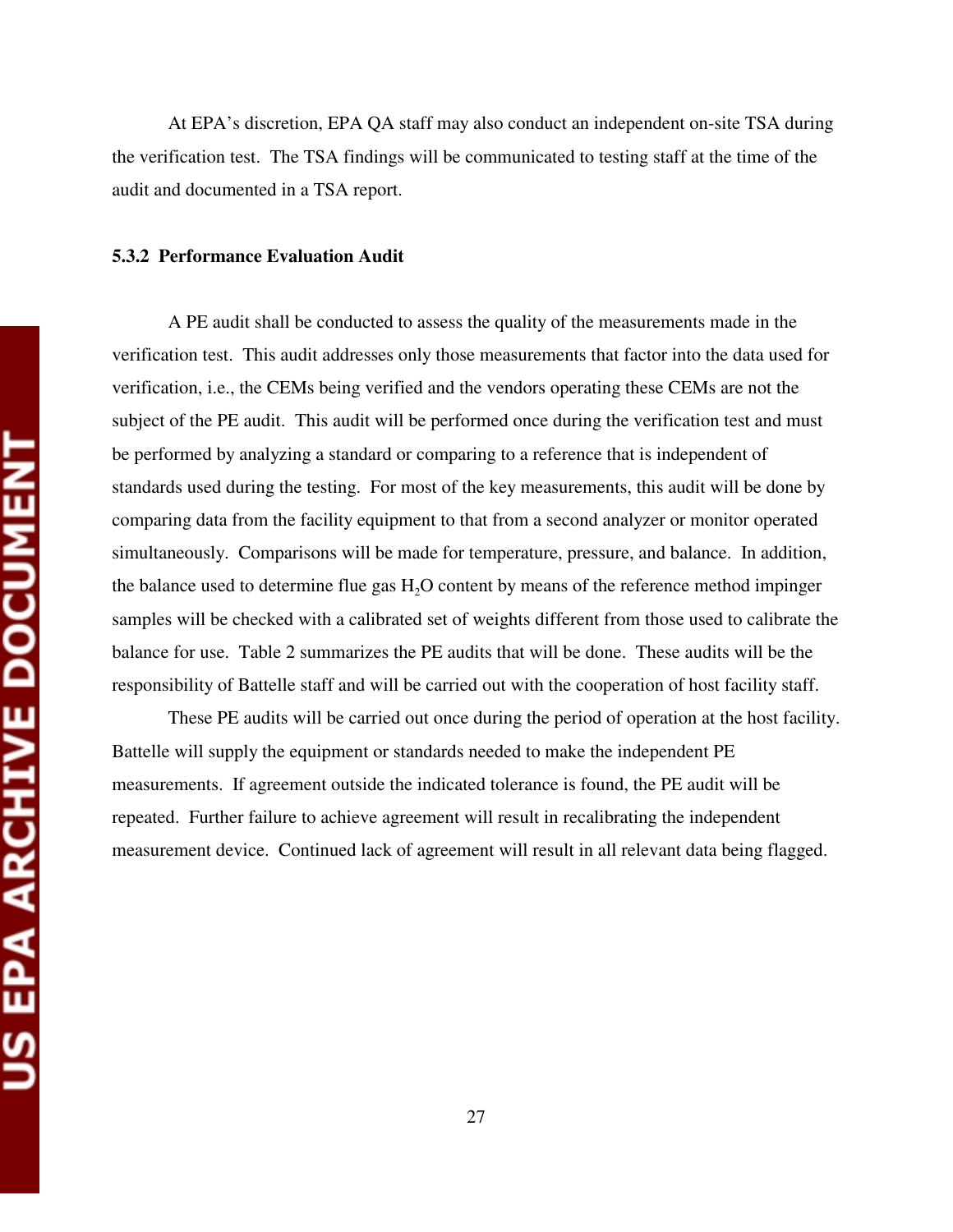|  |  | Table 2. Summary of PE Audits |
|--|--|-------------------------------|
|--|--|-------------------------------|

| <b>Parameter</b>                               | <b>Audit Procedure</b>                            | <b>Expected Tolerance</b>                  |  |
|------------------------------------------------|---------------------------------------------------|--------------------------------------------|--|
| Temperature                                    | Compare to independent temperature<br>measurement | $\pm 2\%$ absolute temperature             |  |
| <b>Barometric Pressure</b>                     | Compare to independent pressure measurement       | $\pm 0.5$ inch of H <sub>2</sub> O         |  |
| Flue Gas Differential<br>Pressure              | Compare to independent pressure measurement       | $\pm 0.5$ inch of H <sub>2</sub> O         |  |
| Mass $(H2O)$                                   | Check balance with calibrated weights             | $\pm 1\%$ or 0.5 g, whichever<br>is larger |  |
| Ammonia (overall<br>measurement)               | Spike reference method trains                     | $\pm$ 20% bias in spike<br>recovery        |  |
| Ammonia (ISE<br>analysis)                      | Blind audit sample                                | $\pm$ 10% of standard<br>concentration     |  |
| Ammonia (IC<br>Blind audit sample<br>analysis) |                                                   | $\pm$ 10% of standard<br>concentration     |  |

The PE audit shall include spiking reference method sampling trains with known amounts of ammonia and conducting sample analysis on the train without sampling the combustion gas. An NIST-traceable ammonium standard solution will be used for that purpose. During each week of sampling, three blank trains shall be spiked with a known amount of an ammonia standard solution, such that the ammonia concentration in the sample solution is approximately equal to the concentration expected from the collection of a 5 ft<sup>3</sup> sample of flue gas with 2 ppmv ammonia. The spiked trains shall be transported to the sampling location but shall not be used to collect a sample of flue gas. The trains shall then be disassembled, and the spiked samples shall be analyzed on-site by ISE, and the percent recovery will be calculated. Agreement of ammonia determined in sample analysis with that spiked into the sample train is expected to be within 20%. If the recovery of the field spikes is not >80% and <120%, no additional reference sampling will be conducted until the cause of the discrepancy is investigated and rectified if possible. Because reference sample analysis is performed on-site by ISE, PE audit results for the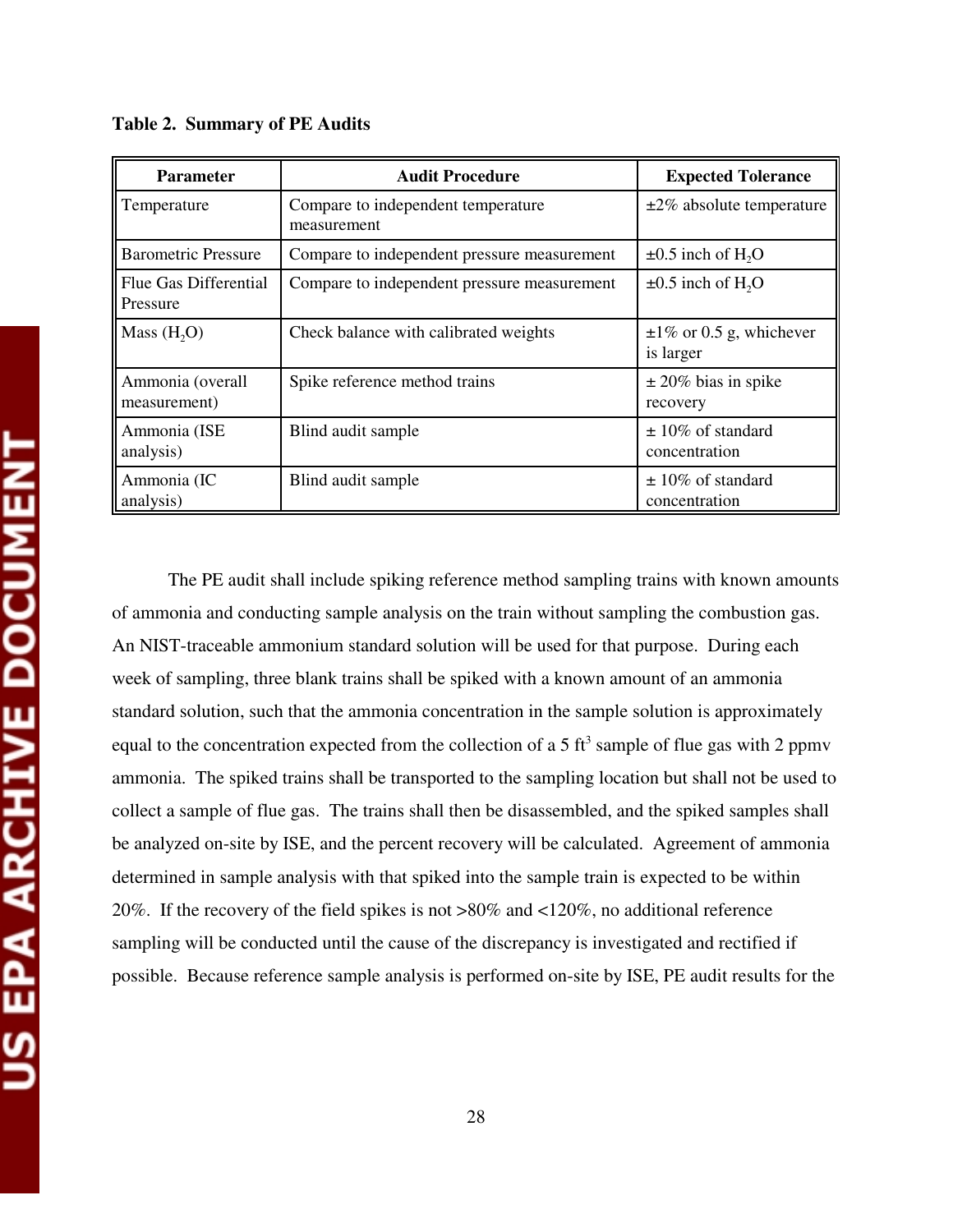overall ammonia measurement will be available during the test and will be used to improve reference method procedures, if necessary.

The performance of the ISE and the IC used to analyze the reference samples shall be audited by analyzing an ammonium standard that is independent of those used for the calibration. This sample will be provided as a blind audit sample, and the operator of the ISE and the IC should not be aware of the concentration of the sample. If agreement between the measured concentration and the standard concentration is not within  $\pm 10\%$ , the cause of the discrepancy will be investigated and rectified if possible.

#### **5.3.3 Data Quality Audit**

Battelle's Quality Manager shall audit at least 10% of the verification data acquired in the verification test. The Quality Manager will trace the data from initial acquisition, through reduction and statistical comparisons, to final reporting. All calculations performed on the data undergoing audit will be checked.

#### **5.3.4 Assessment Reports**

Each assessment and audit will be documented in accordance with Section 3.3.4 of the QMP for the AMS Center.<sup>(1)</sup> Assessment reports will include the following:

- Identification of any adverse findings or potential problems
- Space for response to adverse findings or potential problems
- Possible recommendations for resolving problems
- Citation of any noteworthy practices that may be of use to others
- Confirmation that corrective actions have been implemented and are effective.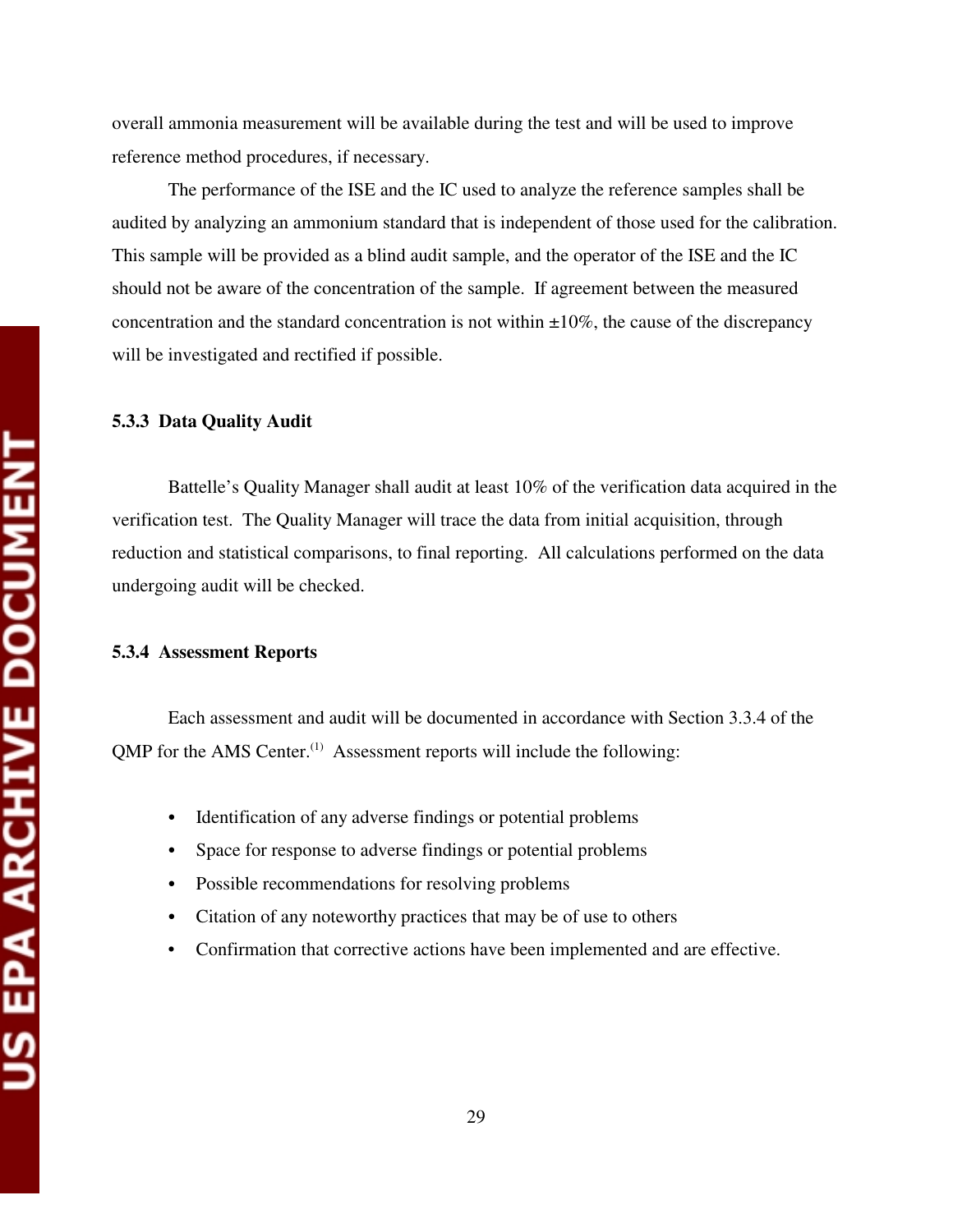#### **5.3.5 Corrective Action**

The Battelle Quality Manager, during the course of any assessment or audit, shall identify to the technical staff performing experimental activities any immediate corrective action that should be taken. If serious quality problems exist, the Battelle Quality Manager is authorized to stop work. Once the assessment report has been prepared, the Verification Test Coordinator shall ensure that a response is provided for each adverse finding or potential problem and implement any necessary followup corrective action. The Battelle Quality Manager shall ensure that follow-up corrective action has been taken.

# **6 DATA ANALYSIS AND REPORTING**

#### **6.1 Data Acquisition**

Data acquisition in the verification test includes recording the data from the CEMs undergoing testing, documenting sampling conditions and analytical results from the reference method, and recording operational data such as combustion source conditions, test temperatures, and the times of test activities.

Data storage for the commercial CEMs undergoing verification shall be the responsibility of the CEM vendors. Each CEM must have some form of data acquisition device, such as a digital display whose readings can be recorded manually, a printout of analyzer response, or an electronic data recorder that stores individual analyzer readings. The vendor shall be responsible for reporting the response of the CEM for the entire test period. The CEM data are to be provided to Battelle regularly and must include all individual readings of the CEM listed by time of day. Averaged results, e.g., ammonia data averaged over the period of a reference method sampling run, may also be provided, if available. If not provided, averaging will be performed by Battelle in data processing.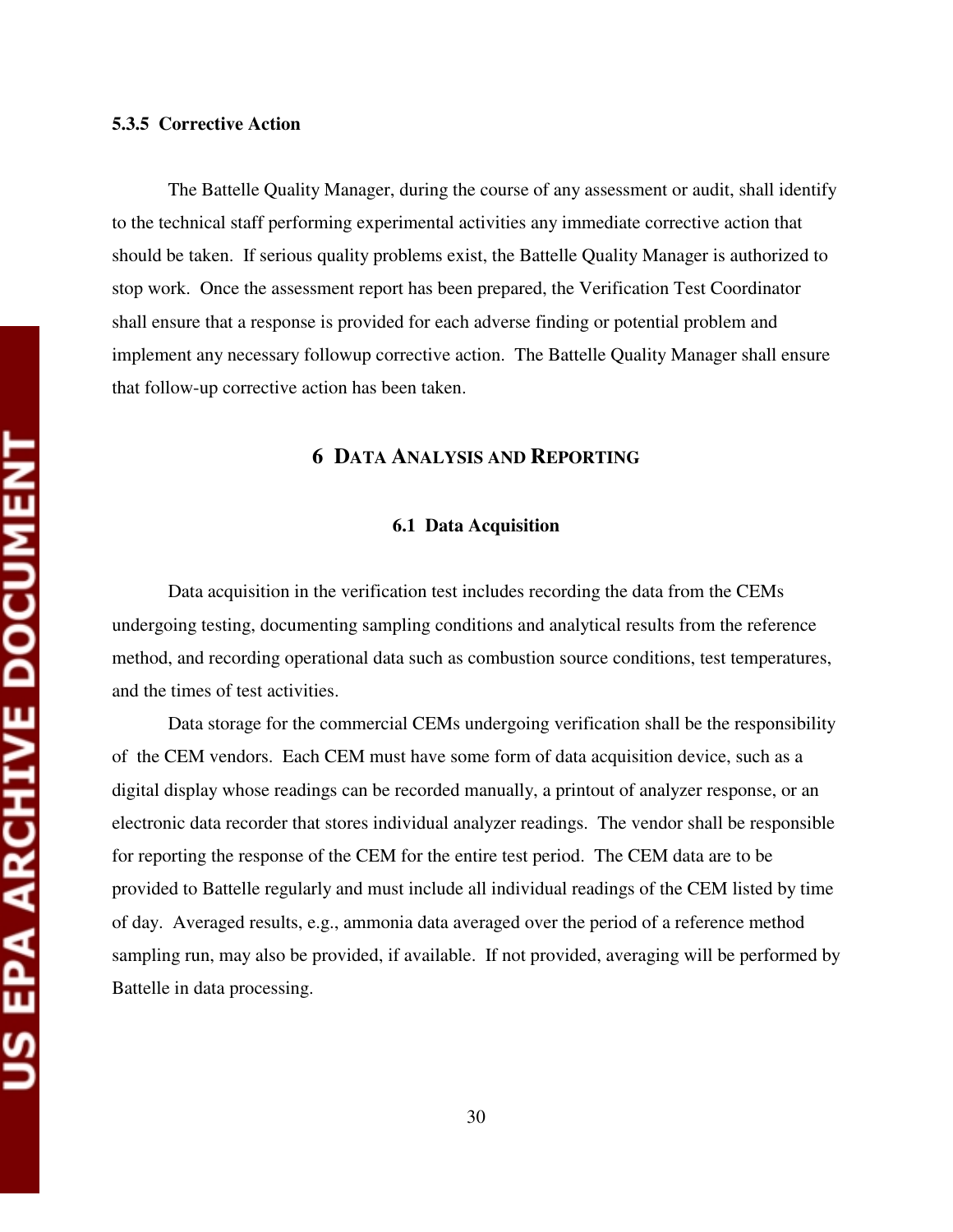Other data shall be recorded in laboratory record books. These records will be reviewed by Battelle to identify and resolve any inconsistencies. All written records must be in ink. Any corrections to notebook entries, or changes in recorded data, must be made with a single line through the original entry. The correction is then to be entered, initialed, and dated by the person making the correction.

In all cases, strict confidentiality of data from each vendor's CEM, and strict separation of data from different CEMs, shall be maintained. Separate files (including manual records, printouts, and/or electronic data files) shall be kept for each CEM. At no time during verification testing will Battelle staff engage in any comparison in performance of the participating CEMs.

Table 3 summarizes the types of data to be recorded; how, how often, and by whom the recording is made; and the disposition or subsequent processing of the data. The general approach is to record all test information immediately and in a consistent format throughout all tests. Data recorded by the vendors is to be turned over to Battelle staff immediately upon completion of each test day. Identical file formats will be used to make quantitative evaluations of the data from all CEMs tested, to assure uniformity of data treatment. This process of data recording and compiling will be overseen by the Verification Test Coordinator.

#### **6.2 Data Review**

Records generated in the verification test shall be reviewed by a Battelle staff member within two weeks after the completion of the test, before these records are used to calculate, evaluate, or report verification results. These records may include laboratory record books; operating data from the combustion source, data from the CEMs, or reference method analytical results. This review will be performed by a Battelle technical staff member involved in the verification test, but not the staff member that originally generated the record. The host facility, subcontractor and/or vendor staff will be consulted as needed to clarify any issues about the data records. The review will be documented by the person performing the review by adding his/her initials and date to a hard copy of the record being reviewed.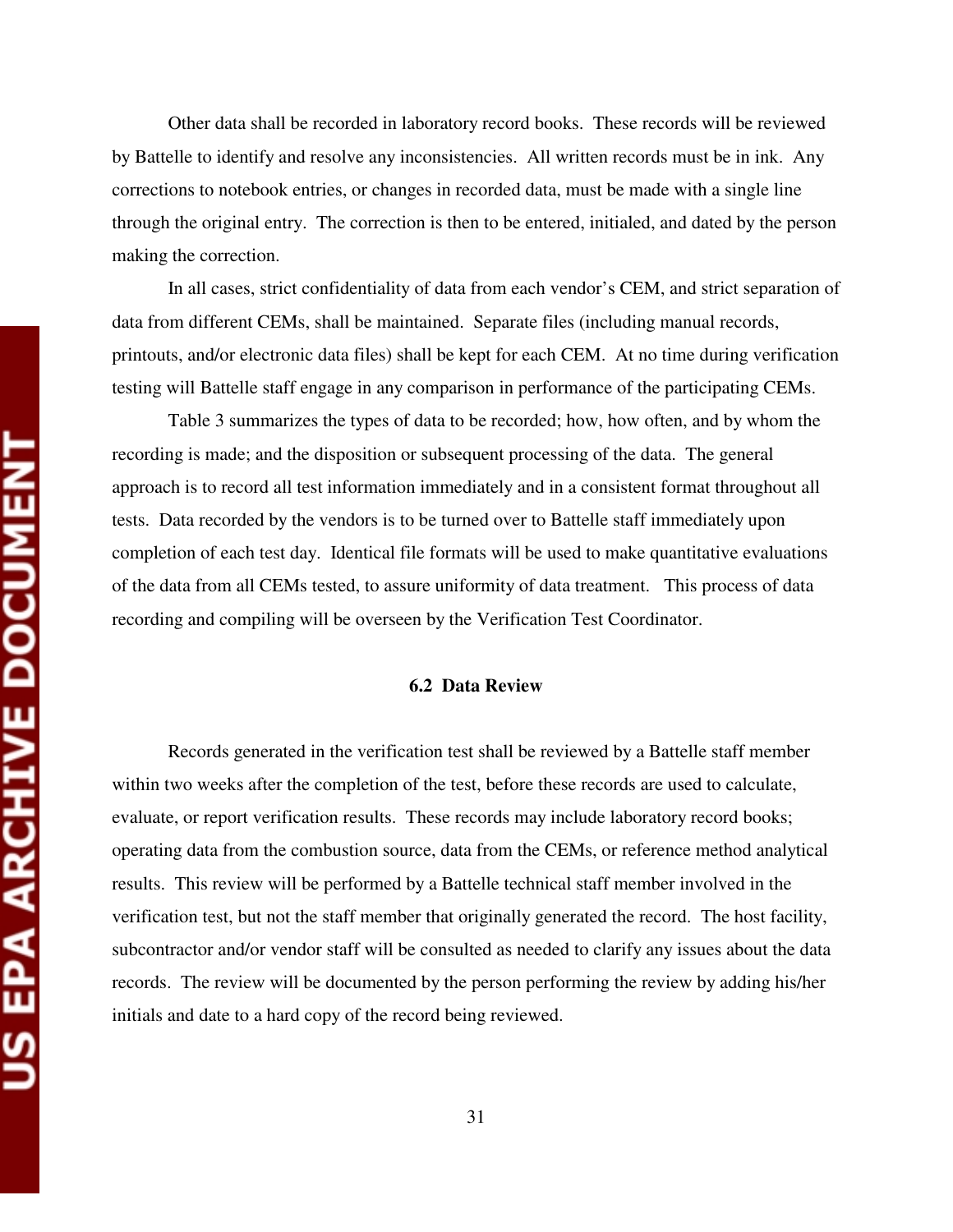| Data to be<br><b>Recorded</b>                                                                                    | <b>Responsible</b><br>Party      | <b>Where Recorded</b>                                                                                                    | <b>How Often</b><br><b>Recorded</b>                                                               | <b>Disposition of</b><br>Data <sup>(a)</sup>                                                                    |
|------------------------------------------------------------------------------------------------------------------|----------------------------------|--------------------------------------------------------------------------------------------------------------------------|---------------------------------------------------------------------------------------------------|-----------------------------------------------------------------------------------------------------------------|
| Dates, times of test<br>events                                                                                   | <b>Battelle</b>                  | Laboratory record<br>books                                                                                               | Start/end of test,<br>and at each<br>change of a test<br>parameter.                               | Used to<br>organize/check<br>test results;<br>manually<br>incorporated in<br>data spreadsheets<br>as necessary. |
| Test parameters<br>(temperature,<br>analyte/interferant<br>identities and<br>concentrations, gas<br>flows, etc.) | <b>Battelle</b><br>Host facility | Laboratory record<br>books                                                                                               | When set or<br>changed, or as<br>needed to<br>document<br>stability.                              | Used to<br>organize/check<br>test results,<br>manually<br>incorporated in<br>data spreadsheets<br>as necessary. |
| NH <sub>3</sub> CEM readings                                                                                     | Vendor or<br>designee            | Data acquisition<br>system (data logger,<br>PC, laptop, etc.).                                                           | Continuously at<br>specified<br>acquisition rate<br>throughout CEM<br>operation.                  | Electronically<br>transferred to<br>spreadsheets                                                                |
| Reference method<br>sampling data                                                                                | <b>Battelle</b><br>Host facility | Laboratory record<br>books or file data<br>sheets as<br>appropriate                                                      | At least at<br>start/end of<br>reference sample,<br>and at each<br>change of a test<br>parameter. | Used to<br>organize/check<br>test results;<br>manually<br>incorporated in<br>data spreadsheets<br>as necessary. |
| Reference method<br>sample analysis,<br>chain of custody,<br>and results                                         | <b>Battelle</b><br>Host facility | Laboratory record<br>books, chain of<br>custody forms, data<br>sheets, or data<br>acquisition system,<br>as appropriate. | Throughout<br>sample handling<br>and analysis<br>process                                          | Transferred to<br>spreadsheets                                                                                  |

**Table 3. Summary of Data Recording Process** 

(a) All activities subsequent to data recording are carried out by Battelle.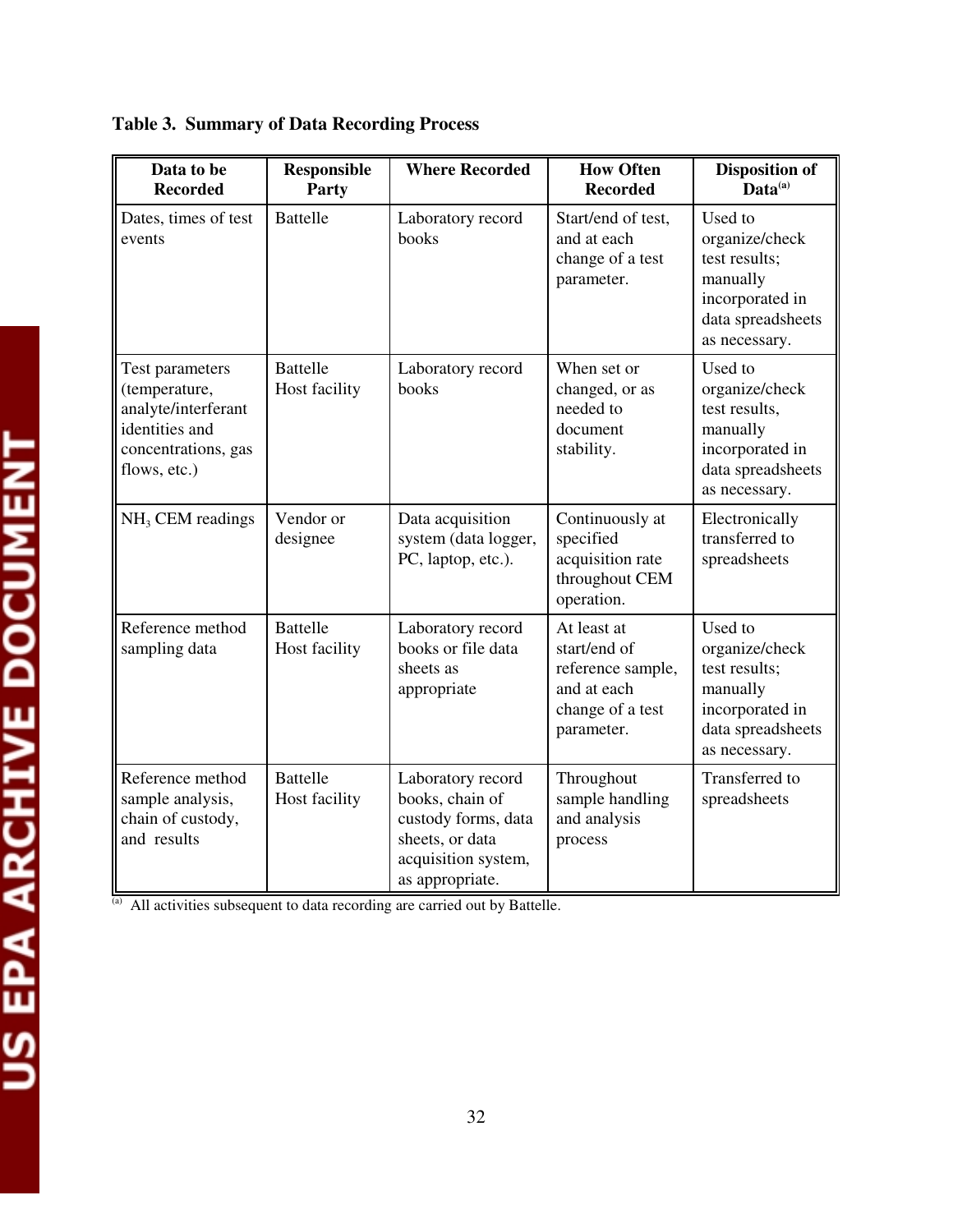#### **6.3 Reporting**

Separate verification reports shall be prepared for each CEM provided by one commercial vendor. The verification report will present the test data, as well as the results of the statistical evaluation of those data.

The verification reports will briefly describe the ETV program, the AMS Center, and the procedures used in verification testing. These sections will be common to each verification report resulting from this verification test. The results of the verification test will then be stated quantitatively, without comparison to any other CEM tested or comment on the acceptability of the CEM's performance. The preparation of draft verification reports, the review of reports by vendors and others, the revision of the reports, final approval, and the distribution of the reports will be conducted as stated in the Generic Verification Protocol for the Advanced Monitoring Systems Pilot.<sup>(5)</sup> Preparation, approval, and use of verification statements summarizing the results of this test will also be subject to the requirements of that same protocol.

# **7 HEALTH AND SAFETY**

The verification test described in this protocol shall be performed at the host facility. All participants in this verification test will adhere to the health and safety requirements of the facility. Vendor staff will operate only their CEMs during the verification test. They are not responsible for, nor permitted to, operate the combustion source or perform any other verification activities identified in this protocol. Operating the CEMs themselves does not pose any known chemical, fire, mechanical, electrical, noise, or other potential hazard.

All visiting staff at the host facility will be given a site-specific safety briefing prior to the installation and operation of the CEMs. This briefing will include a description of emergency operating procedures (i.e., in case of fire, tornado, laboratory accident) and identification and location and operation of safety equipment (e.g., fire alarms, fire extinguishers, eye washes, exits).